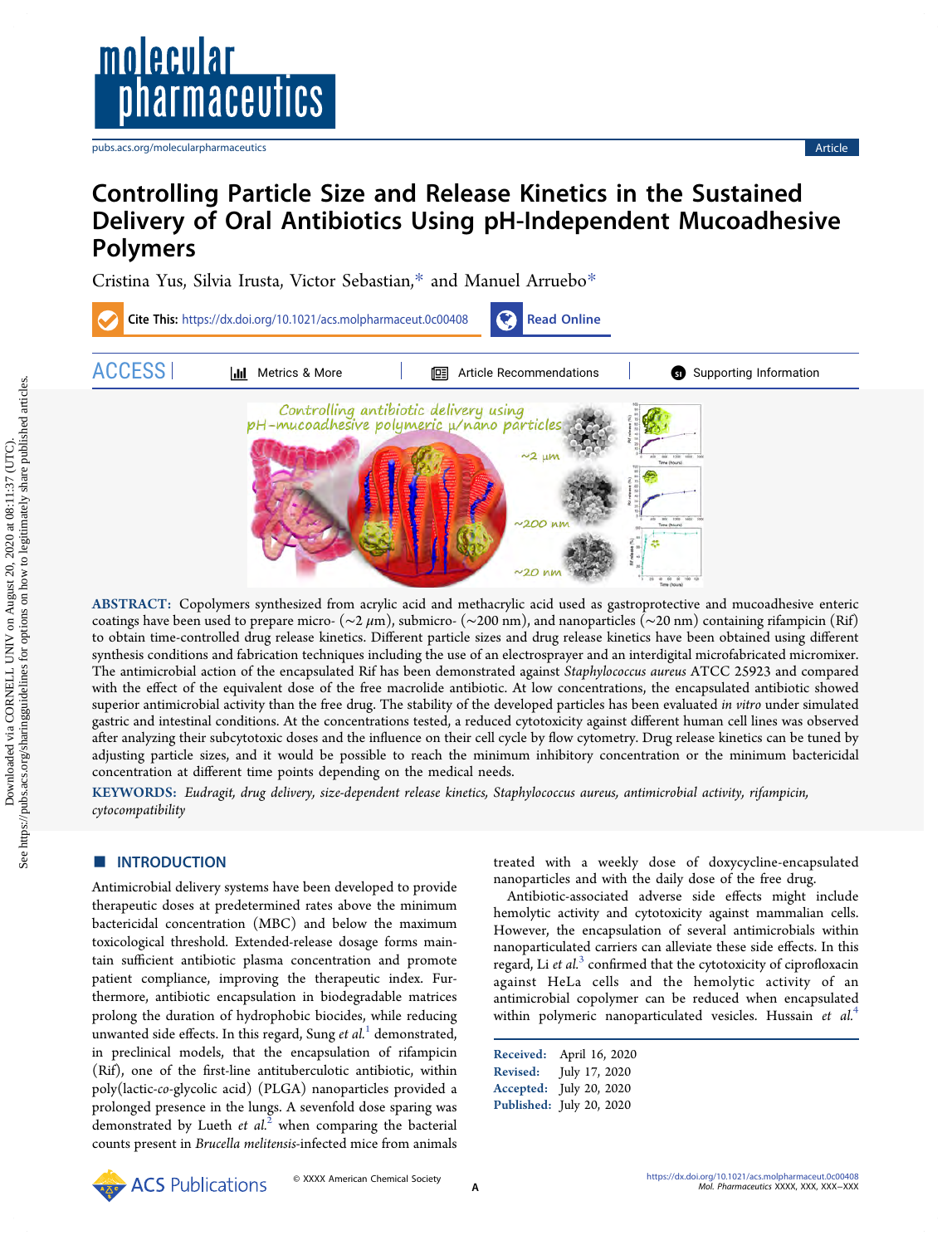demonstrated not only that nanoencapsulated vancomycin was 10-fold more effective than free vancomycin in a Staphylococcus aureus-induced pneumonia model in vivo but also they proved the lack of toxicity to the liver. Reduced cytotoxicity against mammalian cells has also been reported when conjugating Rif to nanoparticulated carriers in the eradication of intracellular pathogens (Mycobacterium tuberculosis) in coculture models.<sup>5</sup>

Encapsulation can also provide antibiotics with enhanced bioavailability and protection from physiological degradation. In this regard, increased skin penetration, reduced haemolytic activity, and a lack of cytotoxicity against mammalian cell lines were reported in a methicillin-resistant S. aureus (MRSA) infected burn-wound animal model when using chloramphenicol-loaded poly(epsilon-caprolactone) (PCL)-Pluronic nano-particles compared to the administration of the free antibiotic.<sup>[6](#page-11-0)</sup> Several antibiotics have been gastroprotected to prevent their degradation during the presystemic metabolism, improving their bioavailability. Antibiotic-mixed matrices and amorphous solid dispersions with gastroprotective materials or their encapsulation as thin coatings on the active principle have been included in the formulations to overcome these limitations. For instance, clarithromycin has been protected with carboxyl-containing cellulose derivatives, forming nanoparticles to quench the acid-catalyzed degradation in the stomach and improve the aminomacrolide antibiotic solubility in the intestine.<sup>[7](#page-11-0)</sup> Likewise, cellulose derivatives have also been used to protect rifapentine from gastric degradation and to improve its reduced solubility at intestinal  $pH$ .<sup>[8](#page-11-0)</sup> According to Singh et al., 26.5% of free Rif was degraded using simulated gastric fluid (SGF) with its degradation aggravated under the presence of one of the secondary antibiotics used (isoniazid) as common combination therapy. $9$  Conversely, its encapsulation in solid lipid nanoparticles prepared by microemulsification has been demonstrated to reduce its degradation by threefold.<sup>[9](#page-11-0)</sup> Compared to the oral administration of the free drug in preclinical models, improved pharmacokinetics (i.e., area under the concentration−time curve and mean residence time) have also been achieved by encapsulating Rif within gelatin-based nanoparticles.[10](#page-11-0) Not only lipids, polymers, and polysaccharides of natural origin are used to obtain gastroprotection but also synthetic polymers can be used to take advantage of their ability to produce time-controlled drug release to specific anatomical areas in the intestinal lining. Copolymers of methyl acrylate, methyl methacrylate, and methacrylic acid are used to avoid gastric degradation and to achieve pH-dependent or pHindependent intestinal delivery of encapsulated antibiotics. Some of them are pH-dependent and remain protonated and insoluble in the stomach but dissolve in the intestine; others are mucoadhesive in the intestinal lining and being insoluble, they erode over time providing with a time-controlled targeted release of the encapsulated active principle. We have previously encapsulated Rif within pH-dependent methacrylate-based microparticles (i.e., Eudragit L100-55) and demonstrated their antibiotic protection against SGF, being the active antibiotic able to cross an in vitro model of the intestinal barrier. $11$  Compared to the oral administration in human subjects of the free drug and the equivalent dose of Rif encapsulated in Eudragit S100, a superior bioavailability and sustained release were demonstrated for the latter.<sup>[12](#page-11-0)</sup> The gastroprotection of Rif in these carriers cannot only protect the drug from the acidic oxidative degradation but also improve its bioavailability, overcoming its reduced water solubility (2.5 mg/mL at 25 °C, pH 7.3). Protecting the cargo against

degradation and providing with a timely drug release at a specific anatomical location in the digestive tract would be ideal to maximize active drug absorption.

Rif is an antimycobacterial agent that also inhibits ribonucleic acid synthesis in a wide range of other microbial pathogens. Because of its rapid development of bacterial resistance, it is commonly used in combination with other antimycobacterial agents (isoniazid, pyrazinamide, and ethambutol). Implant-associated infections have also been treated in vivo with Rif as combination therapy in the successful eradication of multidrug-resistant (MDR) Gram-negative bacteria colonizing catheters<sup>[13](#page-11-0)</sup> and Gram-positive bacteria (i.e., MRSA) colonizing infected coverslips used as models of implant-associated infections.<sup>[14](#page-11-0)</sup> S. *aureus* has also been used as a model of pathogen having part of its life cycle intracellularly. In this regard, Sandberg et  $\ddot{a}$ <sup>1.5</sup> demonstrated, using a murine peritonitis/sepsis model, that Rif was able to eliminate both intracellular and extracellular bacteria, and compared with other four antibiotics (i.e., dicloxacillin, cefuroxime, gentamicin, and azithromycin), Rif showed the highest antimicrobial effect extracellularly. Three randomized controlled trials and one cohort reported on adults diagnosed with S. aureus bacteraemia (SAB) revealed that Rif in combination with standard  $\beta$ -lactam or glycopeptide therapy might produce an improved clinical outcome in SAB treatment.<sup>[16](#page-11-0)</sup> S. aureusassociated chronic osteomyelitis has also been treated in vivo with Rif because this wide-spectrum antibiotic has been demonstrated to be superior when reducing bacterial loads compared to  $\beta$ -lactams, fluoroquinolones, vancomycin, linezolid, daptomycin, fosfomycin, gentamicin, and clindamycin.<sup>17</sup> With S. aureus biofilms formed on implants as a model of osteomyelitis, Jørgensen et  $al$ <sup>[18](#page-12-0)</sup> also confirmed its superior antimicrobial action in vivo alone or in combination when compared to vancomycin, daptomycin, and linezolid. However, further standardized double-blinded randomized clinical trials are required to justify the use of Rif because adverse drug interactions and the appearance of Rif resistance may overshadow its demonstrated benefits in the treatment of S. aureus-associated infections.<sup>[19](#page-12-0)</sup>

Therefore, gastroprotection and targeted delivery to improve absorption and systemic distribution of Rif might improve its pharmacokinetics in the treatment of S. aureus-associated infections. In this work, we have used the pH-independent and mucoadhesive Eudragit RS100 (EuRS100) polymer as a drug carrier to encapsulate the antimycobacterial agent Rif. As a novelty, we have demonstrated that particle size and drug loadings can be adjusted by selecting the proper fabrication process. Finally, we have varied the physical properties of the Rif-loaded carriers in order to control drug release kinetics and achieve an effective and timely antimicrobial action to potentially prevent S. aureus (ATCC 25923)-associated infections. In addition, the mucoadhesive character of the carrier on the intestinal lining would allow a sustained release of the antimicrobial cargo over time to provide with a therapeutic dose. This release can be tunable depending on the needs by properly selecting the particle size and structure.

# **EXPERIMENTAL SECTION**

Materials. EuRS100 was generously donated by Evonik Industries AG (Essen, Germany). Chloroform (anhydrous, ≥99%), acetone (>99%), dimethyl sulfoxide (DMSO, > 99%), Rif  $(≥ 97%)$ , and phosphate-buffered saline (PBS) were purchased from Sigma-Aldrich (Darmstadt, Germany). Etha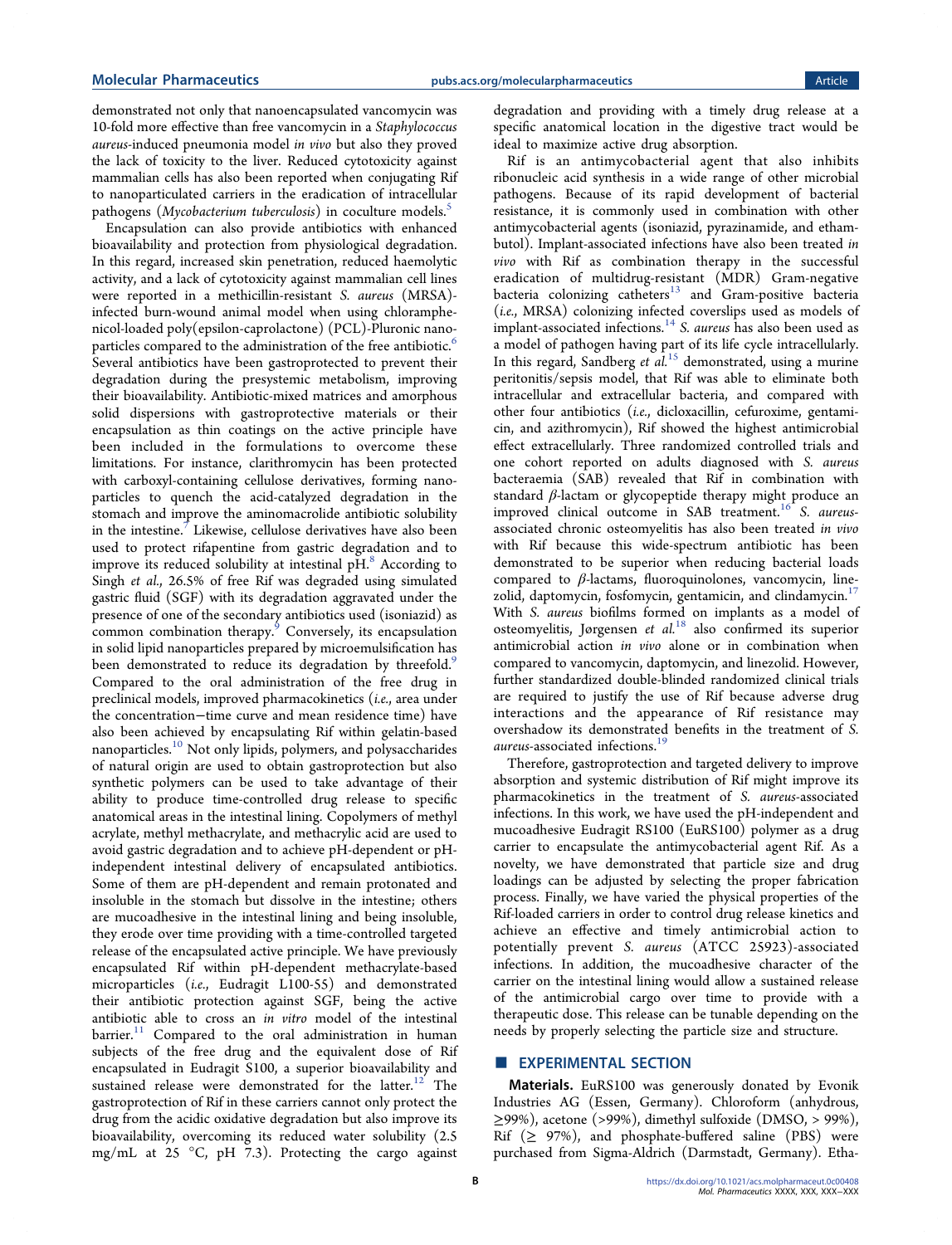nol absolute (EtOH) was purchased from PanReac AppliChem (Barcelona, Spain). All reagents were used as received without any further purification. SGF (HCl 0.1 N, NaCl and  $H_2O$ , pH = 1.1) without enzymes was prepared according to the US Pharmacopoeia XXIII (1995).

S. aureus (ATCC 25923) was purchased from Ielab (Alicante, Spain). Tryptone soy broth (TSB) and tryptone soy agar were purchased from Laboratorios Conda-Pronadisa SA, (Torrejon de Ardoz, Spain). Caco2-TC7 clone human epithelial colorectal adenocarcinoma cells were kindly donated by Dr. M.J. Rodriguez Yoldi. Human dermal fibroblasts were obtained from Lonza (Bornem, Belgium). High-glucose Dulbecco's modified Eagle's medium (DMEM; DMEM w/ stable glutamine) and antibiotic−antimycotic (60 μg/mL penicillin, 100  $\mu$ g/mL streptomycin, and 0.25  $\mu$ g/mL amphotericin B) were supplied by Biowest (Nuaillé, France), supplemented with 10%  $(v/v)$  fetal bovine serum (FBS) from Gibco (Thermo Fisher Scientific, Waltham, Massachusetts, USA). Blue cell viability assay was purchased from Abnova (Abnova GmbH, Taipei, Taiwan).

Synthesis of Nano- and Microparticles. Depending on the particle size desired, two fabrication techniques were used, namely, electrospraying and nanoprecipitation. The electrosprayed particles were synthesized in a Yflow 2.2.D-500 electrospinner (Electrospinning Machines/R&D Microencapsulation, Valencia, Spain) by the action of electro-hydrodynamic forces. The initial polymer solutions were composed of 13%  $(w/v)$  EuRS100 in chloroform and 3%  $(w/v)$  EuRS100 in EtOH/acetone (1:1). For Rif encapsulation, an adequate amount of antibiotic [15 and 20%  $(w/w)$  referred to the amount of EuRS100 added] was added to the precursor polymer solution, and the final solution was sonicated for 10 min. The corresponding Rif-EuRS100 solutions were introduced into a 10 mL syringe connected to a 22G needle, and the flow rate was set at 0.5 mL/min. A flat collector was used to collect the resulting particles, and the distance between the tip and the collector was set at 10 cm. The positive voltage applied to the needle was 6.4 kV for EuRS100 13%  $(w/v)$  and 12.5 kV for EuRS100 3%  $(w/v)$ , and the negative voltages applied to the collector were −3.4 and −4.7 kV, respectively. Particles were synthesized at room temperature with a relative humidity between 30 and 50%. The collector was covered with aluminum foil. After spraying, the produced microparticles were gently scratched from the foil.

Nanoprecipitated particles were obtained in a commercial polyether ether ketone (PEEK)-based interdigital microfluidic device (Micro4 Industries GmbH, Mainz, Germany), de-scribed elsewhere.<sup>[20](#page-12-0)</sup> Polymer solutions of 5% (w/v) EuRS100 in EtOH/acetone  $(1:1)$  and 5%  $(w/w)$  of Rif referred to EuRS100 were used as solvent phases. The antisolvent phase consisted of milliQ water. Both phases were introduced into two syringes, and the total flow rate was set at 5 mL/min using syringe pumps (Harvard Apparatus, Holliston, MA, USA), and the flow rate antisolvent/solvent ratio was set at  $R = 5$ . Solvent and antisolvent phases were interfaced in the interdigital micromixer. The nanoprecipitated particles were collected at the outlet of the micromixer and were evaporated at room temperature under magnetic stirring (600 rpm) until the removal of the organic solvents.

Particle Characterization. Particle morphology was studied using an Inspect F50 field emission gun scanning electron microscope. Samples were Au/Pd-coated (Leica EM ACE200, Leica, Wetzlar, Germany) to allow electrical

observation. Particle size diameter was determined using ImageJ software (Version 1.48f, NIH, USA) ( $N = 150$ ), and size distribution was analyzed by statistical analysis. The morphology and size distribution of the samples were also characterized by transmission electron microscopy (TEM, T20-FEI Tecnai thermoionic transmission electron microscope, Hillsboro, OR, USA). For TEM observation, samples were stained with phosphotungstic acid as negative contrast, following a previous protocol of our group.<sup>[21](#page-12-0)</sup> The hydrodynamic diameter and Z-potential value of the colloidal particles at neutral pH were determined by dynamic light scattering measurements using a Brookhaven 90 Plus (Holtsville, NY, USA) equipment. Each sample was measured three times.

Rif encapsulation efficiency (EE) and drug loading of the electrosprayed particles were determined by UV−vis spectrophotometry (Jasco V670, Jasco Applied Science, Eschborn, Germany) at a wavelength of 340 nm by dissolving 2 mg of Rif-loaded particles in 1 mL of DMSO using three independent samples. At the wavelength of study, no polymer interference was observed. The EE and drug loading (DL) were calculated with eqs 1 and 2, respectively

$$
EE (\%) = \frac{\text{mass of entrapped drug (mg)}}{\text{total mass of drug added (mg)}} \times 100
$$
 (1)

DL (%) = 
$$
\frac{\text{mass of entrapped drug (mg)}}{\text{total mass of particles (mg)}} \times 100
$$
 (2)

Rif EE and DL of nanoprecipitated particles were calculated by an indirect quantification. The collected nanoparticles were washed several times with milliQ water using an Amicon Ultra-15 centrifugal filter unit with 30 kDa cutoff. Supernatants were collected, and nonentrapped Rif was measured by UV−vis. EE (eq 1) and DL (eq 2) were calculated by considering the entrapped Rif as the difference between the total Rif added and the nonentrapped Rif in a mass balance.

Fourier-transform infrared (FTIR) spectra were recorded to evaluate if drug−polymer molecular interactions occur. FTIR spectra were obtained using a Bruker VERTEX 70 FTIR spectrometer (Bruker, Billerica, MA, USA) equipped with a Golden Gate diamond ATR accessory. Spectra were recorded by averaging 40 scans in the 4000–600  $cm^{-1}$  wavenumber range at a resolution of 4 cm<sup>−</sup><sup>1</sup> . Data evaluation was carried out using OPUS software from Bruker Optics.

An X-ray diffractometer (Empyrean, Malvern Panalytical, Malvern, UK) was used to record the X-ray diffraction (XRD) diffractograms of the different samples. The measuring conditions were as follows:  $2\theta$  angle ranging from 5 to 50 deg with a scan rate of 0.017°/s and a step size of 0.013°.

Particle stability under simulated gastric and intestinal conditions was analyzed using the paddle method under sink conditions. The corresponding particles were suspended in SGF without enzymes  $(0.1 \text{ N } HCl, pH 1.1$  at 37 °C, 2 h). The particles were also immersed in intestinal simulated fluid (PBS, pH 7.4 at 37 °C) without enzymes, and their stability and morphology were analyzed by scanning electron microscopy (SEM) at different time points (2 h, 24 h, 25 days, and 60 days). Those long times were selected due to the mucoadhesive character of the microparticles, they do not dissolve at a specific pH, they are pH-independent, and they slowly erode releasing their contained cargo.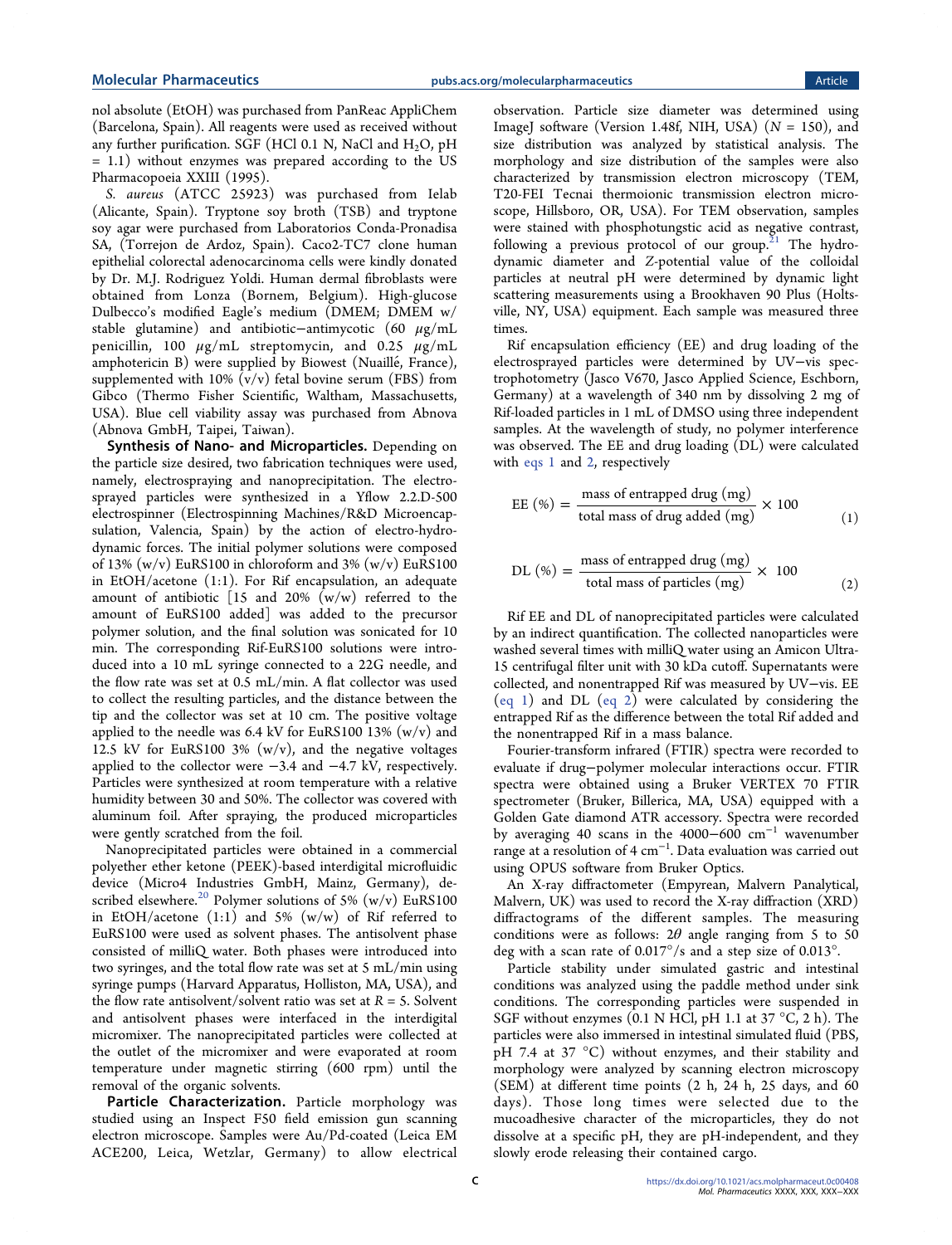<span id="page-3-0"></span>

Figure 1. (a,b) SEM image and size distribution retrieved from SEM measurements of EuRS100 microparticles (electrospray), (c,d) SEM image and size distribution of Rif-loaded EuRS100 microparticles (electrospray), (e,f) SEM image and size distribution of empty EuRS100 submicroparticles (electrospray), (g,h) SEM image and size distribution of Rif-loaded EuRS100 sub-microparticles (electrospray), (i,j) TEM image and size distribution of empty EuRS100 nanoparticles (nanoprecipitation), and (k,l) TEM image and size distribution of Rif-loaded EuRS100 nanoparticles.

In vitro Drug Release Study. The in vitro release of Rif from the corresponding particles was performed under sink conditions by introducing 5 mg of particles in 5 mL of SGF during 2 h. Afterward, particles were centrifuged for 10 min at 13,300 rpm, and the supernatant was replaced with PBS  $1\times$  (5) mL) to simulate intestinal conditions. Particles were incubated at 37 °C under continuous mixing, and at predetermined time intervals (0, 0.5, 1, 2, 4, 6, and 8 h and 1 to 75 days), 1 mL of the supernatant was collected by centrifugation for 5 min at 13,300 rpm and an equal volume of fresh PBS was replenished. To collect the supernatants of microfluidic-produced particles, an Amicon Ultra-15 centrifugal filter unit with 30 kDa cutoff was used. Four different samples were independently analyzed. In PBS, the potential degradation of the drug at long times is minimized (see [Figure S3\)](http://pubs.acs.org/doi/suppl/10.1021/acs.molpharmaceut.0c00408/suppl_file/mp0c00408_si_001.pdf).

Bacterial Culture and Viability Analysis. To determine the antimicrobial activity of the different particles, the minimum inhibitory concentration (MIC) and the MBC of the free antibiotic (Rif) were evaluated using S. aureus (ATCC 25923) as a model of a Gram-positive infective pathogen. Bacteria were grown overnight in TSB at 37 °C under continuous shaking, 150 rpm. When bacteria were grown at the stationary growth phase  $(10^{10}$  cfu/mL), they were diluted in TSB until reaching  $10^5$  cfu/mL. The inoculum was placed into an eppendorf tube with a specific quantity of Rif  $(0-1$  ppm) dissolved in DMSO. A toxicity control using only DMSO was also performed in parallel. After 24 h, at 37 °C and 150 rpm, the standard serial dilution method was used to determine viable bacteria. Positive control (untreated bacteria) was also included in the study and analyzed as reported.

The same protocol detailed to determine MIC and MBC values was here considered to evaluate the antimicrobial effect of the Rif-containing particles. A bacterial inoculum of  $10^5$  cfu/ mL was placed with different particle dispersion concentrations (1−0.005 mg/mL), and the serial dilution method was again used. Each experiment was performed in triplicate with four replicas for each sample using independent syntheses.

Cell Culture and Viability Analysis. Caco2-TC7 human epithelial colorectal adenocarcinoma cells and human dermal fibroblast were used to evaluate the potential cytotoxic effect of EuRS100 and Rif-EuRS100 particles. Caco2 and fibroblast cells were cultured in high-glucose DMEM supplemented with 10% (v/v) FBS and 1% (w/v) antibiotic−antimycotic at 37 °C in a humidified atmosphere with  $5\%$  CO<sub>2</sub>. Cytotoxicity was measured analyzing the cell metabolism using the Blue cell viability assay according to the manufacturer's instructions. Briefly, cells were seeded into 96-well plates, allowed to attach and proliferate until confluence, and treated with empty particles, Rif-containing particles, and comparative doses of the free antibiotic. Particles were tested at concentrations between 1 and 0.005 mg/mL, and the free antibiotic at the measured value of Rif concentration released after 24 h from each particle was also evaluated for 24 h at 37 °C and 5%  $CO_2$ . After incubation, cells were washed several times to remove particles from the wells. Then, cells were incubated with the reagent [10%  $(v/v)$  in DMEM] and incubated for 3 h at 37 °C. Fluorescence was measured at 530/590 nm excitation/ emission wavelengths in a Multimode Synergy HT microplate reader (Biotek, WI, USA). Cell viability was determined by comparing the values retrieved for the treated cells and the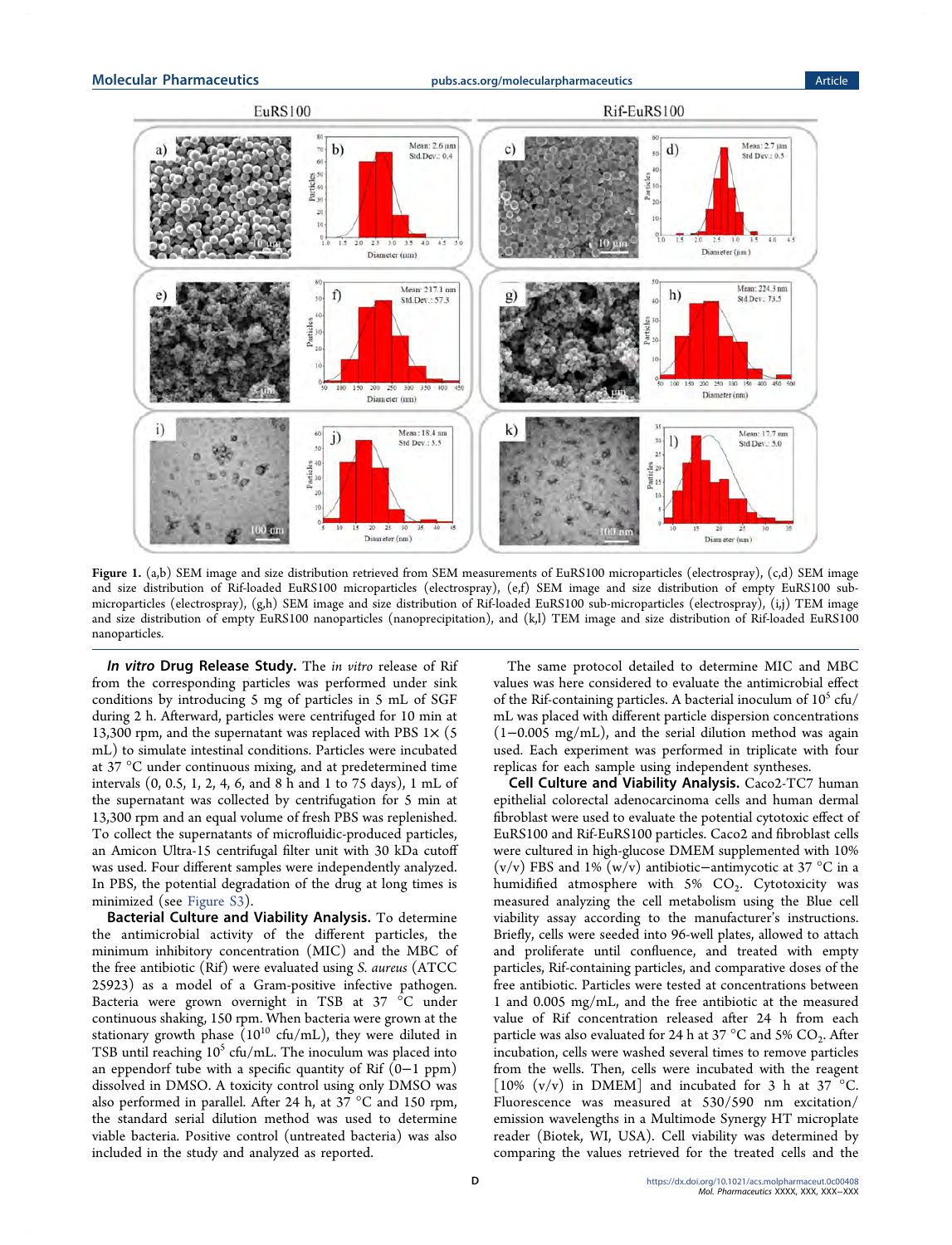<span id="page-4-0"></span>Table 1. Encapsulation Efficiency (%), Drug Loading (%), and Z-Potential (mV) of Electrosprayed Rif-Loaded Microparticles, Electrosprayed Rif-Loaded Sub-Microparticles, and Rif-Loaded Nanoparticles Obtained by Microfluidic Nanoprecipitation



Figure 2. a) XRD diffractograms and (b) FTIR spectra of unloaded EuRS100 microparticles, sub-microparticles, and nanoparticles; Rif-loaded microparticles, sub-microparticles, and nanoparticles, and free Rif.

untreated controls which were assigned with 100% viability. Each determination was performed in triplicate having four replicas in each experiment, using independent syntheses.

The subcytotoxic dose was reached when the viability of cell lines was reduced more than 30% (subcytotoxic concentration). At this dose, the effect of the particles on the cell membrane was determined by the study of cell apoptosis by flow cytometry. After treating the cells with the particles, cells were exhaustively washed and stained with annexin V-FITC and propidium iodide. Finally, stained cells were incubated for 15 min and then analyzed in a Facsaria BD equipment. Data

were evaluated using Facsdiva BD software. Control samples with untreated cells were also analyzed to determine the influence of the particles on cell apoptosis. The cell cycle at subcytotoxic concentrations was also analyzed. After treatment, cells were collected in PBS and fixed in 70% cold ethanol and stored at 4 °C for 24 h. Then, samples were treated with RNase A, and DNA was stained with propidium iodide. Samples were measured in a Facsarray BD equipment with Modifit 3.0 Verity software. Control samples having untreated cells were also analyzed to determine the influence of the particles on the cell cycle.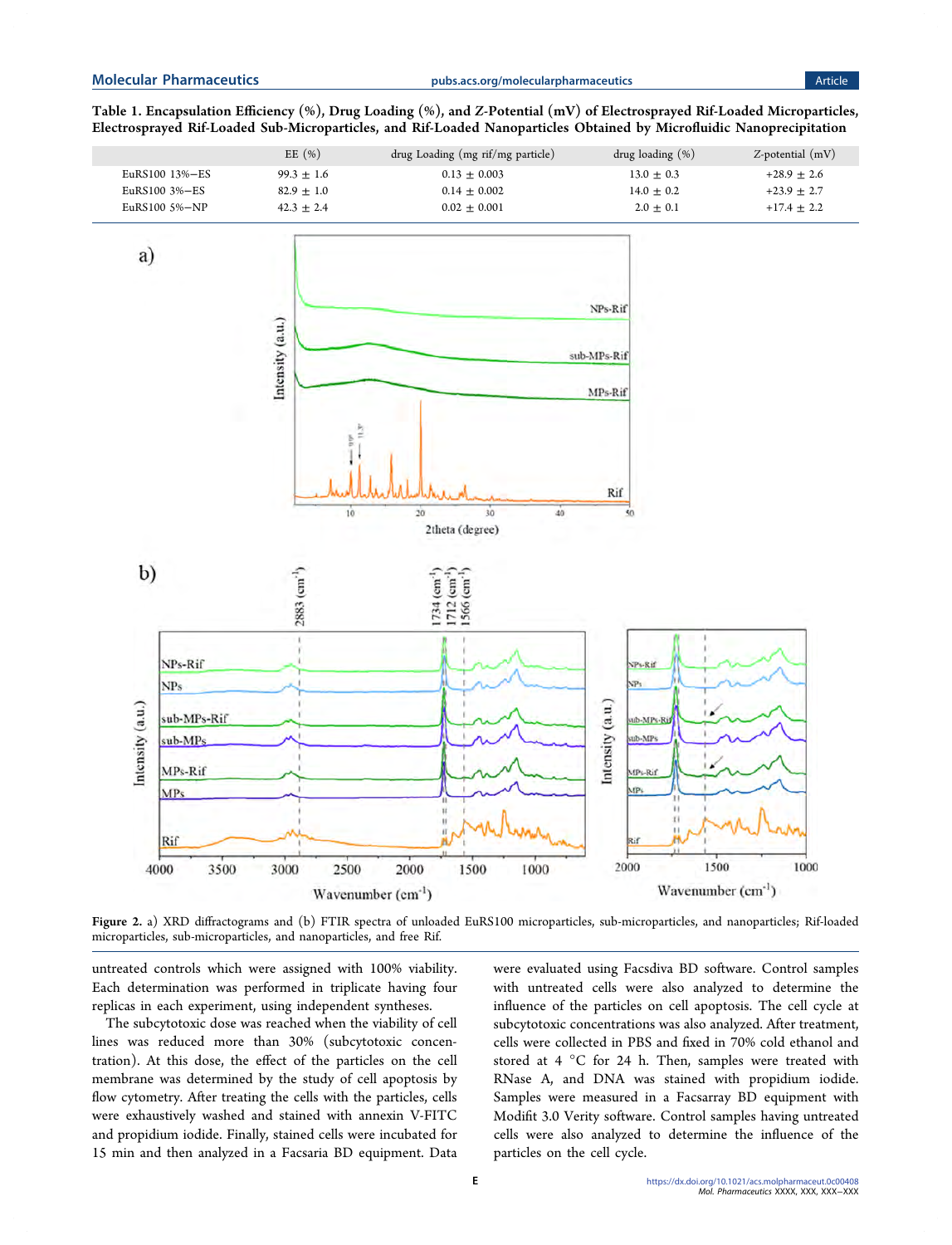<span id="page-5-0"></span>Molecular Pharmaceutics and the [pubs.acs.org/molecularpharmaceutics](pubs.acs.org/molecularpharmaceutics?ref=pdf) and the Article



Figure 3. Rif release from (a) electrosprayed Rif-loaded EuRS100 microparticles, (b) electrosprayed Rif-loaded EuRS100 sub-microparticles, and (c) nanoprecipitated Rif-loaded EuRS100 nanoparticles. SEM images of Rif-loaded EuRS100 carriers at different release times under SGF (the first 2 h) and SIF (afterward): (d) electrosprayed Rif-loaded EuRS100 microparticles, (e) electrosprayed Rif-loaded EuRS100 sub-microparticles, and (f) nanoprecipitated Rif-loaded EuRS100 nanoparticles.

**Statistical Analysis.** All results are expressed as mean  $\pm$ standard deviation (SD). Two-way analysis of variance (ANOVA) was used to analyze bacterial and cellular experiments (GraphPad Prism 7, San Diego, USA). Statistically significant differences were considered when  $p \leq 0.05$ .

# **B** RESULTS

Physicochemical Characterization of the Particles. Using two different fabrication techniques (i.e., electrospraying and nanoprecipitation) and varying the solvents (acetone, ethanol, and chloroform) and polymer concentrations, three different particle sizes in the nano-, submicro-, and microscale were able to be produced using EuRS100. An initial battery of solvents, polymer concentrations used in the polymeric precursor solution, and Rif concentrations was screened in order to optimize the corresponding syntheses and obtain high DL and reduced particle polydispersity (optimization results not shown). [Figure 1](#page-3-0)a,b shows the SEM image and size distribution of empty microparticles made with EuRS100 13% (w/v) in chloroform obtained by electrospraying, having a uniform particle size distribution centered at 2.6  $\pm$  0.4  $\mu$ m. When Rif was incorporated  $(15\% \t w/w)$  in the same formulation, similar sizes  $(2.7 \pm 0.5 \mu m)$  and particle monodispersity were also maintained [\(Figure 1](#page-3-0)c,d). To reduce the particle sizes of EuRS100 formulations, we considered to (1) use a mixture of ethanol and acetone instead of using chloroform in order to increase solvent polarity and (2) reduce the EuRS100 polymer concentration in the precursor solution. [Figure 1e](#page-3-0),f shows the SEM image and size distribution of empty microparticles made with EuRS100 3%  $(w/v)$  in EtOH/ acetone obtained by electrospraying, also having a uniform submicron particle size distribution centered at  $271.1 \pm 57.3$ nm. When Rif was incorporated  $(20\% \t w/w)$  in the same formulation, similar sizes  $(224.3 \pm 73.5 \text{ nm})$  and particle monodispersity were also obtained [\(Figure 1](#page-3-0)g,h). Finally, in

order to obtain particles in the nanoscale range, nanoprecipitation using miscible solvents in a commercial interdigital micromixer was used. [Figure 1i](#page-3-0),j shows the SEM image and size distribution of empty nanoparticles made with EuRS100 5%  $(w/v)$  in EtOH/acetone obtained by microfluidic-assisted nanoprecipitation, having a uniform particle size distribution centered at  $18.4 \pm 5.5$  nm. When Rif was incorporated  $(5\% \t w/w)$  into the same formulation, similar sizes (17.7  $\pm$  5.0 nm) and particle monodispersity were also obtained [\(Figure 1k](#page-3-0),l).

In electro-hydrodynamic spraying, flash solvent evaporation takes place during the flight between the needle tip and the collector caused by the high volatility of the organic solvents used, whereas the polymer precipitates trapping the associated drug. However, during nanoprecipitation, because of the miscibility of the solvent and antisolvent, part of the entrapped drug diffuses with the organic solvent during solvent displacement, and at the same time, the polymer starts to precipitate, trapping the remaining drug because of its immiscibility in the antisolvent phase. For this reason, Rif loadings ([Table 1\)](#page-4-0) obtained for the micro-  $(13 \pm 0.3\%)$  and sub-microparticles (14  $\pm$  0.2%) by electrospraying were higher than the ones measured for the nanoparticles  $(2 \pm 0.1\%)$ obtained in the microfluidic mixer. These results are according to those reported in the previous literature where higher EE was obtained when particle sizes increased.<sup>22</sup> Likewise, drug encapsulation efficiencies for the particles obtained by electrospraying were at least double than the ones obtained when using the nanoprecipitation method  $(42.3 \pm 2.4\%)$ . In the production of the electrosprayed particles when using a reduced polymer concentration (RS100 3%, w/v), the EE  $(82.9 \pm 1\%)$  was lower than the one obtained when using high polymer concentration RS100 13% (w/v) (99.3  $\pm$  1.6%), probably because of a reduced mixture viscosity and because of drug evaporation during the electrohydrodynamic synthesis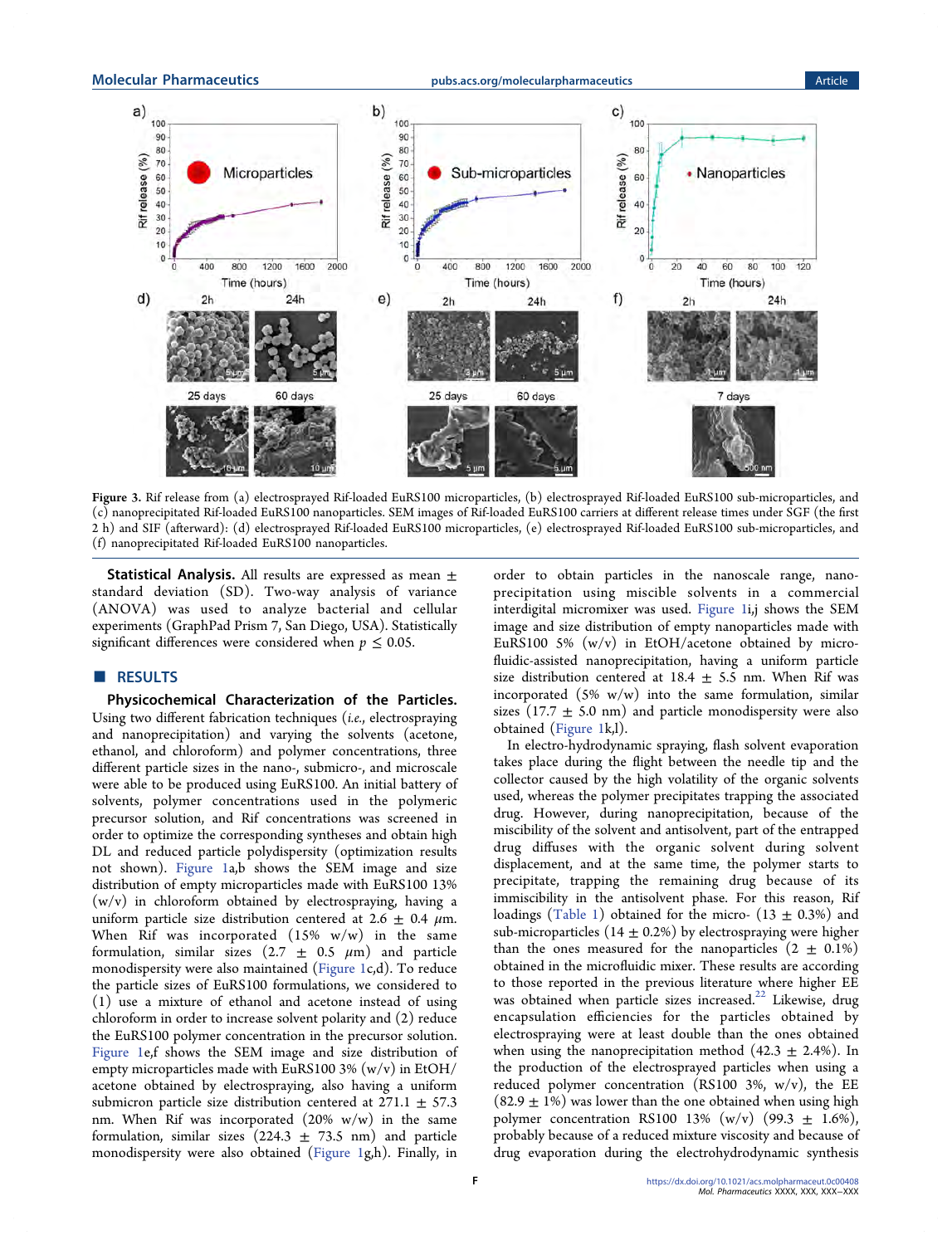process. The zeta potential for the colloidal suspensions of the obtained particles in water was largely positive because of the presence of 5% of functional quaternary ammonium groups in the EuRS100, which confers mucoadhesive properties.<sup>[23](#page-12-0)</sup> This positive charge facilitates particle interaction with the negatively charged acidic amino acids (i.e., aspartic acid and glutamic acid) and acidic monosaccharides (i.e., sialic acid) present in the intestinal mucus. $24$ 

XRD diffractograms and FTIR spectra of Rif and the different particles are shown in [Figure 2.](#page-4-0) Peaks at 9.9 and 11.3° in Rif XRD diffractogram [\(Figure 2](#page-4-0)a) indicate that the used drug was in the polymorphic form II. This was confirmed by FTIR analysis, where the Rif spectrum shows bands at 1734, 1712, and 1567 cm<sup>-1</sup> ([Figure 2](#page-4-0)b) related to furanone C=O, acetyl C=O, and amide  $C=O$ , respectively, characteristic of form II Rif.<sup>[25](#page-12-0)</sup> The small band at 2883 cm<sup>-1</sup> related to N−CH<sub>3</sub> vibration can also be observed. Loaded particle XRD diffractograms do not show any peak that could be related to a crystalline form of Rif. Even when this fact could be due to the presence of amorphous drug inside the particles, the absence of signals could also be related to the presence of drug crystals smaller than 40 Å and/or because the Rif load is below the technique detection limit. The broad band observed in particle diffractograms confirms the amorphous nature of the polymer.<sup>[26](#page-12-0),[27](#page-12-0)</sup> Loaded and unloaded particle FTIR spectra have a characteristic peak at 1726  $cm^{-1}$ , assigned to the EuRS100  $C=O$  ester vibration.<sup>28</sup> No peak related to Rif can be observed in loaded nanoparticle spectra, while a small band observed around 1566 cm<sup>−</sup><sup>1</sup> would be related to the presence of Rif in micro- and sub-microparticles. The amide  $C=O$  vibration band appears at almost the same wavelength for Rif forms I and  $\text{II}$  (1567 and 1566  $\text{cm}^{-1}$ , respectively), and as a consequence, it is impossible to know, from this peak, the polymorphic form of Rif in the particles or even their crystallinity. The absence of Rif signals in the FTIR nanoparticle spectrum could be due to the low drug loading achieved by the nanoprecipitation technique.

Drug Release Kinetics and Morphological Analysis under Simulated Enteric Conditions. Cumulative drug release kinetics placing the particles under simulated gastric conditions for 2 h followed by intestinal simulated fluid conditions (up to 60 days) are depicted in [Figure 3.](#page-5-0) After 2 h of contact in SGF, only  $(2.1 \pm 0.2\%)$ ,  $(2.8 \pm 0.6\%)$ , and  $(6.5 \pm 0.6\%)$ 3.5%) of the drug were released from the Rif-loaded EuRS100 microparticles (∼2 μm), EuRS100 sub-microparticles (∼200 nm), and EuRS100 nanoparticles (∼20 nm), respectively. A homogenous particle surface free of cracks or pinholes might be responsible for this protection under SGF [\(Figure S1](http://pubs.acs.org/doi/suppl/10.1021/acs.molpharmaceut.0c00408/suppl_file/mp0c00408_si_001.pdf)). The smaller the particle size, the faster the Rif release in both SGF and simulated intestinal fluid (SIF). In this regard, Rif-loaded EuRS100 nanoparticles (∼20 nm) showed a burst release with almost 89% released after 24 h. EuRS100 sub-microparticles (∼200 nm) released almost 51% of their contained drug in 75 days, whereas the EuRS100 microparticles (∼2 μm) released 42% of the encapsulated drug in the same time period. For microparticles, different from nanoparticles, the small surface area per unit volume leads to a reduced rate of water permeation. Specifically, the surface to volume ratio in 20 nm nanoparticles  $(0.3\;{\rm nm}^{-1})$  is 100-fold larger than that in 2  $\mu{\rm m}$ microparticles (0.003 nm<sup>−</sup><sup>1</sup> ). Then, the limited diffusivity in the polymeric matrix reduces the maximum possible rate of encapsulated Rif release. As a result, Rif is released in a timecontrolled manner from the pH-independent low-permeability

mucoadhesive particles, and their different sizes allow reaching pharmacokinetic control. Therefore, having the same polymer, by just modifying the particle size, drug release kinetics can be tuned depending on the needs. The EuRS100 nanoparticles (∼20 nm) would provide with a fast antibiotic release, and the larger EuRS100 submicron (∼200 nm) or microparticles (∼2  $\mu$ m) would provide time-dependent sustained release.

Drug release data of all the particles synthesized were fitted using different mathematical models including Korsmeyer-Peppas, Higuchi, Peppas−Sahlin, Lindner-Lippold, zero-order, and first-order kinetics [\(Figure S2\)](http://pubs.acs.org/doi/suppl/10.1021/acs.molpharmaceut.0c00408/suppl_file/mp0c00408_si_001.pdf).

The best fit for the EuRS100 submicron particles (∼200 nm) and microparticles (~2 μm) synthesized by electrospraying was observed for the Peppas−Sahlin model ([Table](http://pubs.acs.org/doi/suppl/10.1021/acs.molpharmaceut.0c00408/suppl_file/mp0c00408_si_001.pdf) [S1](http://pubs.acs.org/doi/suppl/10.1021/acs.molpharmaceut.0c00408/suppl_file/mp0c00408_si_001.pdf)),<sup>[29](#page-12-0)</sup> where  $K_1$  is the kinetic constant related to the diffusional contribution,  $K_2$  is the kinetic constant related to the case-II polymer relaxation contribution, and the coefficient n is related to the diffusion type. In this case, diffusional mechanism predominates over the relaxation of polymer chains  $(K_1 \gg K_2)$ . The negative values obtained for  $K_2$  would be related to the insignificant contribution of relaxation mechanisms compared to the diffusion process[.30](#page-12-0) In both cases, n was lower than 0.43, the expected value for Fickian diffusion from spherical geometries. Similar results were previously attributed to the effect of different particle size distributions.<sup>[31](#page-12-0)</sup> The best fit for the particles obtained with the microfluidic nanoprecipitated EuRS100 nanoparticles (∼20 nm) was observed for the Lindner–Lippold model ([Table S1\)](http://pubs.acs.org/doi/suppl/10.1021/acs.molpharmaceut.0c00408/suppl_file/mp0c00408_si_001.pdf),<sup>32</sup> where k is a release constant related to the release rate, n is the coefficient related to the release mechanism, and  $b$  is the constant characteristic of the burst effect. When drug diffusion and polymer erosion control the release process in equal parts, the value of  $n$  in the Lindner−Lippold model takes a value of 0.62, and higher values of  $n$  are attributed to an increase in erosion-driven control. In our case,  $n = 0.7$  would imply a slight predominance of erosion on the release process.

[Figure 3](#page-5-0)d−f shows the morphology of the corresponding Rif-loaded EuRS100 particles after simulated gastric and intestinal conditions. SEM micrographs demonstrate their morphological stability under simulated gastric conditions (0.1 N HCl, pH 1.1 at 37  $\degree$ C, 2 h), corroborating their ability to withstand an acidic environment. Under simulated intestinal conditions (PBS, pH 7.4 at 37  $\mathrm{^{\circ}C}$  for 24 h), the particles slowly swelled and eroded, increasing their permeability. Different behaviors were observed for the particles after 25 and 60 days under these conditions, depending on the formulation. Despite the nonbiodegradable nature of these polycationic acrylic polymers, the EuRS100 when formulated as nanoparticles (∼20 nm) after being immersed for 7 days under simulated intestinal conditions formed plasticized agglomerations. Submicron particles (∼200 nm) initially swelled and eroded, and after 25 and 60 days under these conditions, they agglomerated and formed heterogeneous plasticized films. At the same time points, EuRS100 microparticles (∼2 μm) still preserved most of their initial morphology, although incipient agglomeration and irreversible aggregation took place.

Even when some erosion could be observed in microparticles and sub-microparticles, this effect is not strong enough to lead drug release, and for these particles, a diffusioncontrolled process was observed. On the other hand, nanoparticles are more affected by the neutral medium because of their high surface per volume ratio, causing the observed burst release and rapid release kinetics.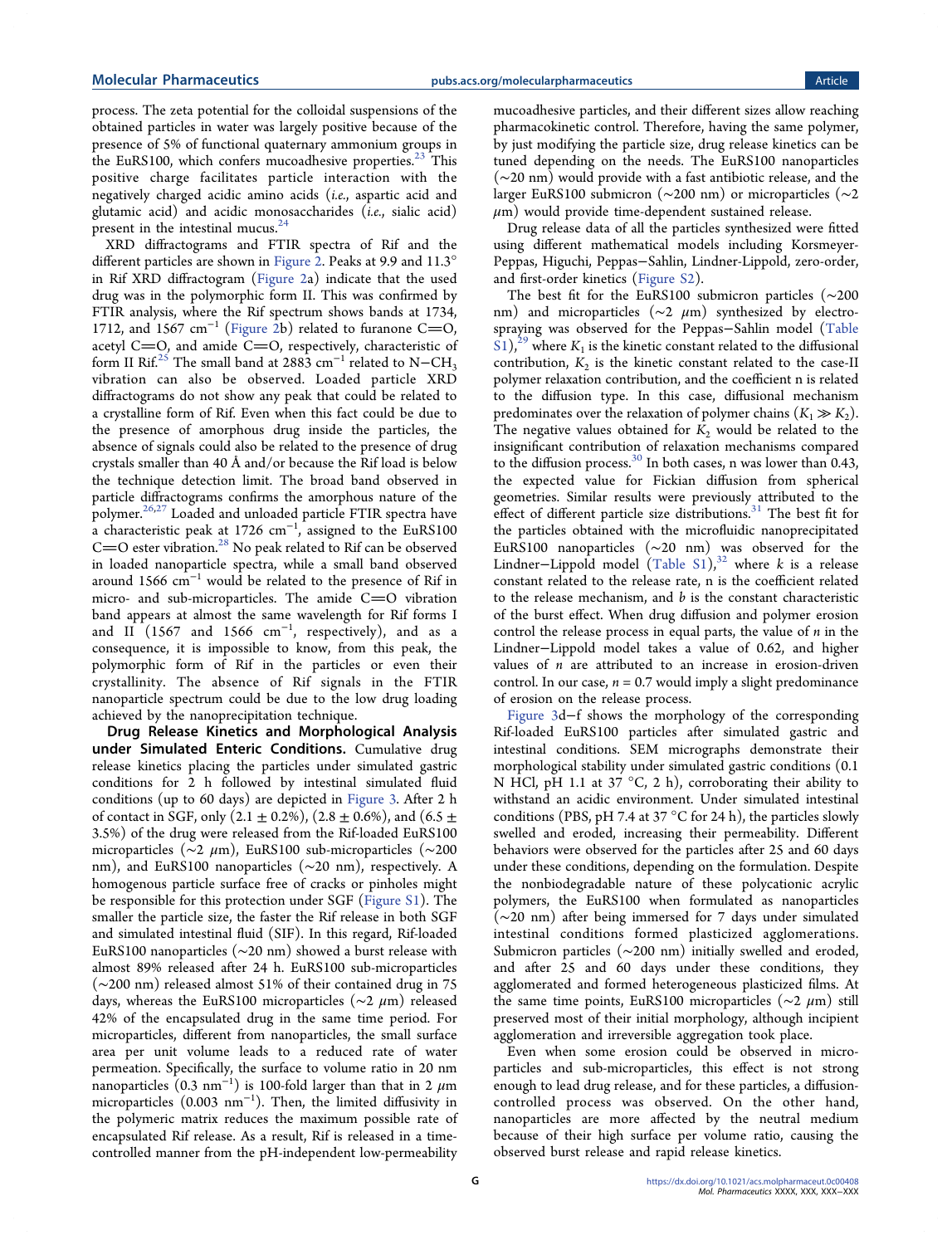<span id="page-7-0"></span>



Figure 4. Antibacterial activity of (a) electrosprayed Rif-loaded EuRS100 microparticles, (b) electrosprayed Rif-loaded EuRS100 submicroparticles, and (c) Rif-loaded EuRS100 nanoprecipitated nanoparticles. The control sample was assigned to the untreated bacteria. Data are presented as mean  $\pm$  SD ( $n = 3$ ). (\* $p < 0.05$ , \*\* $p < 0.01$ , \*\*\* $p < 0.001$ , and \*\*\*\* $p < 0.0001$ ).



Figure 5. (a-c) Cell viability in the Caco2-TC7 cell line of (a) electrosprayed Rif-loaded EuRS100 microparticles, (b) electrosprayed Rif-loaded EuRS100 sub-microparticles, and (c) nanoprecipitated Rif-loaded EuRS100 nanoparticles. (d−f) Cell viability in the fibroblast cell line of (d) electrosprayed Rif-loaded EuRS100 microparticles, (e) electrosprayed Rif-loaded EuRS100 sub-microparticles, and (f) nanoprecipitated Rif-loaded EuRS100 nanoparticles. 100% viability was assigned to the untreated control cells. Data are presented as mean  $\pm$  SD ( $n = 3$ ). (\*p < 0.05, \*\*p < 0.01, \*\*\*  $p < 0.001$ , and \*\*\*\*  $p < 0.0001$ ).

Antimicrobial Activity and Cytocompatibility. These materials were challenged against S. aureus ATCC 25923 to corroborate that the activity of Rif was still preserved after encapsulation. MIC and MBC values for free Rif were calculated using the standard broth microdilution method. It can be observed that the MIC was reached at  $0.05-0.125 \mu g$ / mL, whereas the MBC was reached for concentrations in the 0.25−0.5 μg/mL range, in agreement with the previous literature.<sup>[33](#page-12-0),[34](#page-12-0)</sup> Comparing the antibacterial effect in the inhibition of ribonucleic acid synthesis of the free drug and the equivalent doses of the EuRS100-encapsulated Rif, the

particles and the free drug showed the same antibacterial activity at high doses (>0.1 mg/mL for the particles which correspond to a free antibiotic released concentration of >1.3  $\mu$ g/mL in 24 h) independent of their sizes (Figure 4). However, at low concentrations (between 0.001 and 0.01 mg/ mL for the particles, which correspond to a free antibiotic released concentration in 24 h between 0.01 and 0.1  $\mu$ g/mL), a superior antimicrobial effect was observed for the encapsulated micro- ( $\sim$ 2 µm) and sub-microparticles ( $\sim$ 200 nm), probably promoted by a contact effect by the electrostatic interaction between the particle (positive superficial charge) and the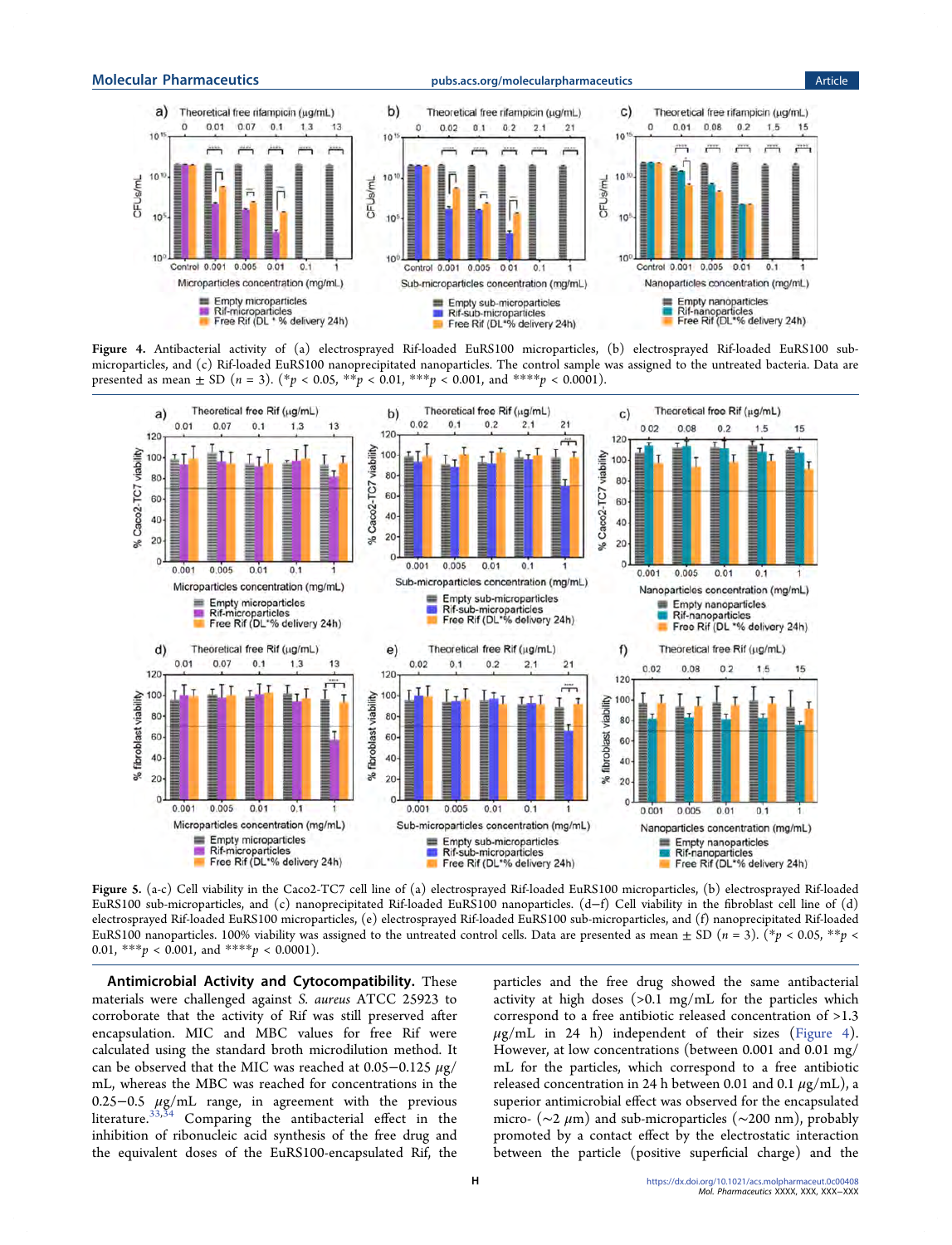

Figure 6. Cell cycle assay in the fibroblast cell line of (a) electrosprayed EuRS100 microparticles and (b) electrosprayed EuRS100 submicroparticles. G1 (first growth phase), S (DNA replication phase), and G2 (growth phase). Control samples (not treated cells) were analyzed as the background cell cycle level.

Table 2. Cell Apoptosis Evaluation by Flow Cytometry after Treatment with Rif-Loaded Microparticles and Sub-Microparticles on the Fibroblast Cell Line<sup>a</sup>

|                                                                                       | control<br>(% ) | EuRS100 microparticles<br>(% ) | Rif-EuRS100 microparticles<br>(% ) | EuRS100 sub-microparticles<br>(% ) | Rif-EuRS100 sub-microparticles<br>( %) |  |
|---------------------------------------------------------------------------------------|-----------------|--------------------------------|------------------------------------|------------------------------------|----------------------------------------|--|
| viability                                                                             | 76.9            | 81.7                           | 76.6                               | 78.5%                              | 78.5                                   |  |
| early apoptosis                                                                       | 4.3             | 3.6                            | 8.5                                | 4.1                                | 4.4                                    |  |
| late apoptosis                                                                        | 14.9            | 9.57                           | 13.3                               | 13.5                               | 7.1                                    |  |
| necrosis                                                                              | 3.9             | 5.05                           |                                    | 3.8                                | 9.9                                    |  |
| "Control samples (not treated cells) were analyzed as the background apoptosis level. |                 |                                |                                    |                                    |                                        |  |

bacteria (negatively charged cell wall). For the EuRS100, when formulated as nanoparticles (∼20 nm), a similar antimicrobial effect was observed for the free and for the encapsulated antibiotics in these low-range concentrations. The parent EuRS100 particles nonloaded with the antibiotic did not display any antimicrobial action at the doses tested. Therefore, the results shown in [Figure 4](#page-7-0) would infer that particle doses as low as 0.1 mg/mL for the microparticles ( $\sim$ 2 µm), the submicroparticles (∼200 nm), and the nanoparticles (∼20 nm) would be needed to reach MBC.

The same doses of the empty and Rif-loaded EuRS100 particles were also evaluated using human cell lines (Caco-2, Human Caucasian colon adenocarcinoma cell line and human dermal fibroblasts) in order to corroborate the reduced toxicity of the materials at the doses that produced a complete bacterial eradication. It can be observed [\(Figure 5a](#page-7-0)−c) that no cytotoxic effect was observed for any of the particles tested at concentrations below 1 mg/mL for Caco-2 cells having viability percentages higher than 70%, but it is important to highlight that at these concentrations, a bactericidal effect was observed [\(Figure 4\)](#page-7-0). However, the treatment of fibroblasts, assayed ([Figure 5](#page-7-0)d−f) with micro- and sub-microparticles at a concentration of 1 mg/mL, affected cell viability with percentages of 57.4% for microparticles and 66.7% for submicroparticles, but no effect was observed for the nanoparticles at the doses tested ([Figure 5](#page-7-0)c).

Following the recommendations of the ISO 10993-5, in which viability percentages below 70% are considered cytotoxic, we selected a concentration of 1 mg/mL to corroborate the non-cytotoxicity of the submicron particles and microparticles, evaluating the effect of the Rif-loaded particles on the cell cycle arrest and potential apoptosis induction. As it can be seen in Figure 6, no significant differences compared to the untreated controls were observed for the particle-treated cells independently if the particles were loaded with the Rif or not. Compared to the controls, an

increase in the G2 phase (i.e., rapid cell growth and synthesis of proteins preceding mitosis) of the cell cycle was observed for the Rif-loaded particles. The results showed that no DNA damage or cell cycle arrest was observed for Rif-loaded microparticles (Figure 6 a) and sub-microparticles (Figure 6b) in the fibroblasts.

By comparing the apoptosis induction of the empty and Rifloaded particles (1 mg/mL) on the fibroblasts with the nontreated cells, the effect of the particles on the cell membrane was evaluated (Table 2). Necrosis showed an increase lower than 6%, while apoptosis showed a maximum increase of 2.65% for the Rif-loaded microparticles. Nevertheless, apoptosis percentage displayed a decrease of up to 7.73% for the rest of the particles tested. Rif-loaded and unloaded submicron particles and microparticles did not exert cytotoxic effects; hence, the reduction on cell viability for a concentration of 1 mg/mL was probably caused by experimental manipulation. Previous studies have shown the absence of cytotoxic effects of EuRS100 particles on SW480 cell lines (colon adenocarcinoma cell line) $35$  and on HCEpC cell lines (human corneal epithelial cells) at a concentration of 100  $\mu$ g/mL.<sup>[36](#page-12-0)</sup> Cell viabilities over 80% for Caco-2 cell lines at a concentration of up to 20 mg/mL of EuRS100 microparticles were also reported. $37$  In other studies, in vitro Rif treatment was not harmful on HepG2 cell lines (liver hepatocellular carcinoma), $38$  neither on primary murine macrophages. $39$ However, it has been reported that at high doses reached by systemic administration, Rif may be detrimental to cell proliferation of osteogenic cells.<sup>[40](#page-12-0)</sup>

Pharmacokinetic Control on Drug Release. Finally, we wanted to demonstrate that using the different Rif-loaded particles developed, it was possible to reach MIC or MBC at different time points depending on the needs. We used the required amounts of EuRS100 nanoparticles (∼20 nm), submicron particles ( $\sim$ 200 nm), and microparticles ( $\sim$ 2 µm) that contain the same amount of Rif (0.05 mg) in all cases.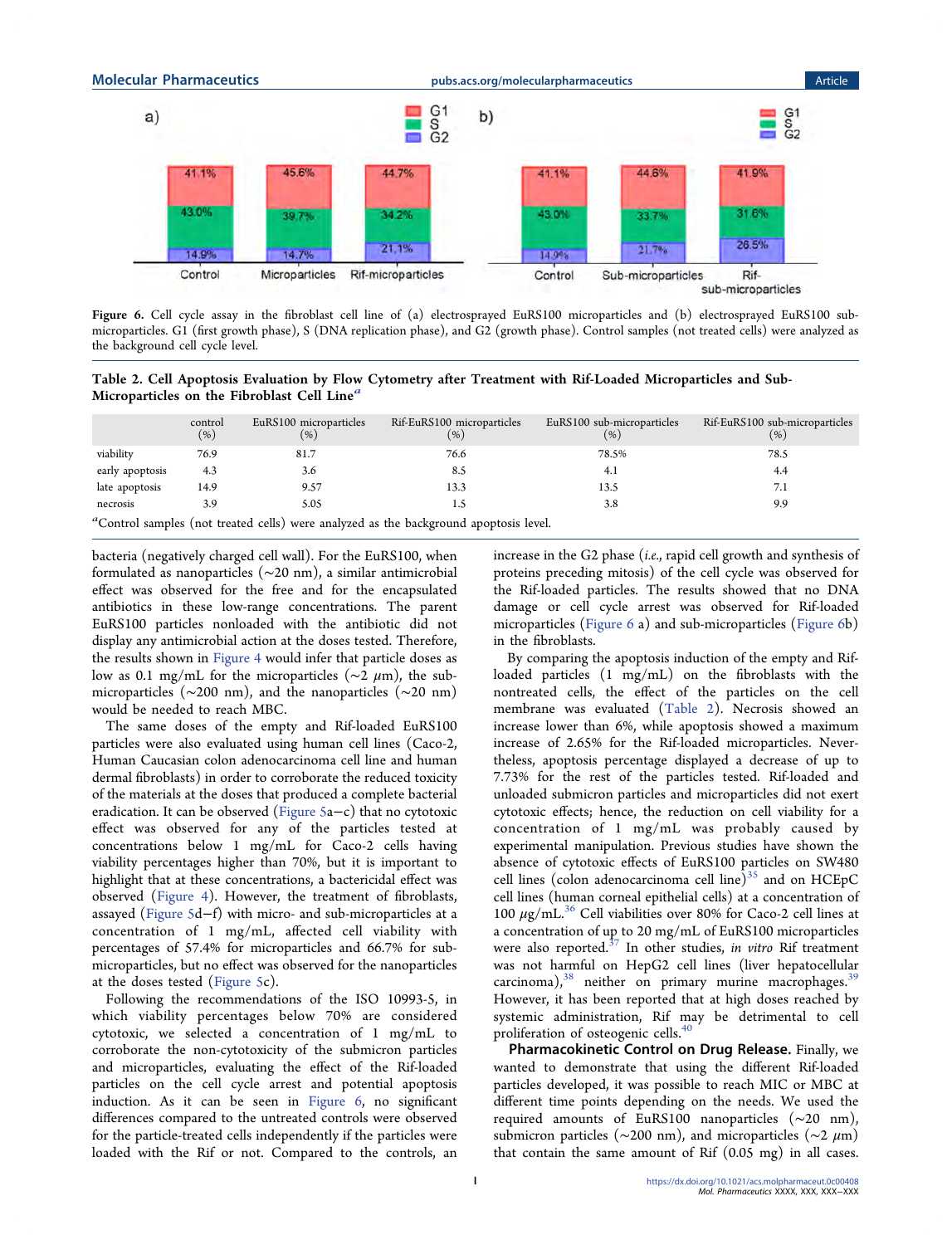Molecular Pharmaceutics and the [pubs.acs.org/molecularpharmaceutics](pubs.acs.org/molecularpharmaceutics?ref=pdf) and the Article



Figure 7. (a) Evolution of the relation observed between time and Rif release in the Rif-loaded EuRS100 carriers developed in this work, (b) time to reach MBC, and (c) time to reach MIC.

With this aim, 2.5 mg of EuRS100 nanoparticles (∼20 nm), 0.36 mg of EuRS100 submicron particles (∼200 nm), and 0.39 mg of EuRS100 microparticles (∼2 μm) were placed in 10 mL of PBS simulating intestinal fluid at 37 °C. Figure 7b shows that using the EuRS100 when formulated as nanoparticles (∼20 nm), the MBC can be reached in only 0.3 h, whereas with the submicron EuRS100 particles (∼200 nm), the same MBC concentration is reached in 14.5 h, and with the EuRS100 microparticles ( $\sim$ 2  $\mu$ m), this concentration can be reached after 40.6 h. Figure 7c also shows that concentrations above the MIC can be reached in only 0.09 h when using small EuRS100 nanoparticles (∼20 nm), whereas with the submicron EuRS100 particles (∼200 nm), it would be reached after 1 h, and with the EuRS100 microparticles ( $\sim$ 2 µm), it would be reached after 1.9 h.

# ■ DISCUSSION

The high drug entrapments observed can be attributed to the supramolecular interactions (i.e., induced dipole interactions) between the aromatic rings in Rif and the quaternary ammonium salts in EuRS100. $41$  As we mentioned before, the flash evaporation of the solvent in the flight form the needle to the collector is responsible for the high drug loadings observed for the electrosprayed micro- and sub-microparticles. However, because of the slight water solubility (2.5 mg/mL, at 25 °C and pH 7.3) of the Rif, attributed to the polar groups in the molecule (two on the napthol ring and three on the ansa  $bridge<sup>42</sup>$ , the loss of Rif during the aqueous nanoprecipitation process in the two miscible solvents (water and ethanol/ acetone) rendered lower drug loadings  $(2.0 \pm 0.1 \text{ wt } \%)$ . When using the electrospraying technique, flash organic solvent evaporation in the flight from the needle to the collector reduces the drug loss, whereas when using the nanoprecipitation technique, the diffusion of the organic solvent through the interface of the formed droplets is a slow process, which contributes to a partial loss of the encapsulated drug during the polymer precipitation process. Likewise, the nanoparticles obtained by nanoprecipitation are washed after synthesis to remove all the nonencapsulated drugs, and thanks to their large surface area per volume ratio, part of the drug is also lost. These reasons can explain the differences on the encapsulation efficiencies observed for the electrosprayed particles compared to the nanoparticles obtained by nanoprecipitation. Despite this reduced drug loading, the release from the nanoparticles under simulated intestinal conditions was very rapid ([Figure 3\)](#page-5-0), which would overcome the large limitation of reduced water solubility for Rif and its reduced bioavailability being a class II drug in the biopharmaceutics classification system.<sup>4</sup>

Another advantage of using these micro- and nanoparticulated antibiotic carriers is that the residence time in the stomach would be shorter than the one obtained from conventional solid oral dosage forms having larger sizes (e.g., tablets or capsules) and, therefore, the acidic degradation of Rif (∼26.5%[9](#page-11-0) ) would be reduced. The large surface area per volume ratio available in the micro- and nanoparticles would also reach homogeneously a large surface area in the intestinal lining instead of providing with a local release from the conventional solid oral dosage forms.

Most of the previous publications in which Rif is gastroprotected aim to obtain an improved drug solubility and a fast drug release in the stomach because under acidic conditions, the drug solubility increases, being principally absorbed in the stomach and duodenum.<sup>[43,44](#page-12-0)</sup> Herein, we show that different drug release kinetics can be obtained under simulated intestinal conditions, avoiding gastric degradation.

Hydroxypropyl cellulose alone and in combination with pHdependent Eudragit L100-55 have been used in the fabrication of matrix tablets containing Rif and isoniazid.<sup>[45](#page-12-0)</sup> Even though these authors showed that Rif solubility was ∼40 times higher under acidic conditions, Eudragit was also included in the formulation to achieve gastroprotection and to promote drug release in the intestine for up to 24 h. However, in this case, the polymer completely dissolves at pH 5.5 by salt formation, releasing the contained cargo completely. In our vehicle, a sustained pH-independent drug release is achievable. A similar polymer (Eudragit RL100) was used by Ammar and Khalil<sup>[12](#page-11-0)</sup> to coencapsulate paracetamol and Rif prepared by coevaporation of the solvent containing the acrylic polymer together with the drugs. In this case, a microparticulate (250  $\mu$ m) mixed matrix was obtained after grinding and sieving the drug and polymer together in order to analyze the influence of the polymer in the drug dissolution rates under simulated gastric and intestinal conditions. Using this vehicle, 60% of the drug was solubilized in only 8 h.

Several in vivo studies have demonstrated the enhanced efficacy of administering a microencapsulated drug orally in EuRS100 over the effect of the equivalent dose of the free drug. For instance, Meena et  $al^{46}$  $al^{46}$  $al^{46}$  demonstrated, in chemically induced diabetic rats, that EuRS100-based microencapsulated catechin (a bioflavonoid with efficacy against type-2 diabetes) daily administered orally for 60 days produces a superior hypoglycemic effect than the free natural compound. The same polymer has been used for the microencapsulation (53  $\mu$ m) of one of the low-molecular-weight heparins (i.e., nadroparin) in the oral administration using preclinical models (male adult New Zealand rabbits) being their anticoagulative effect compared with the equivalent dose of a commercial formulation of the free drug subcutaneously  $(SC)$  injected.<sup>[47](#page-12-0)</sup>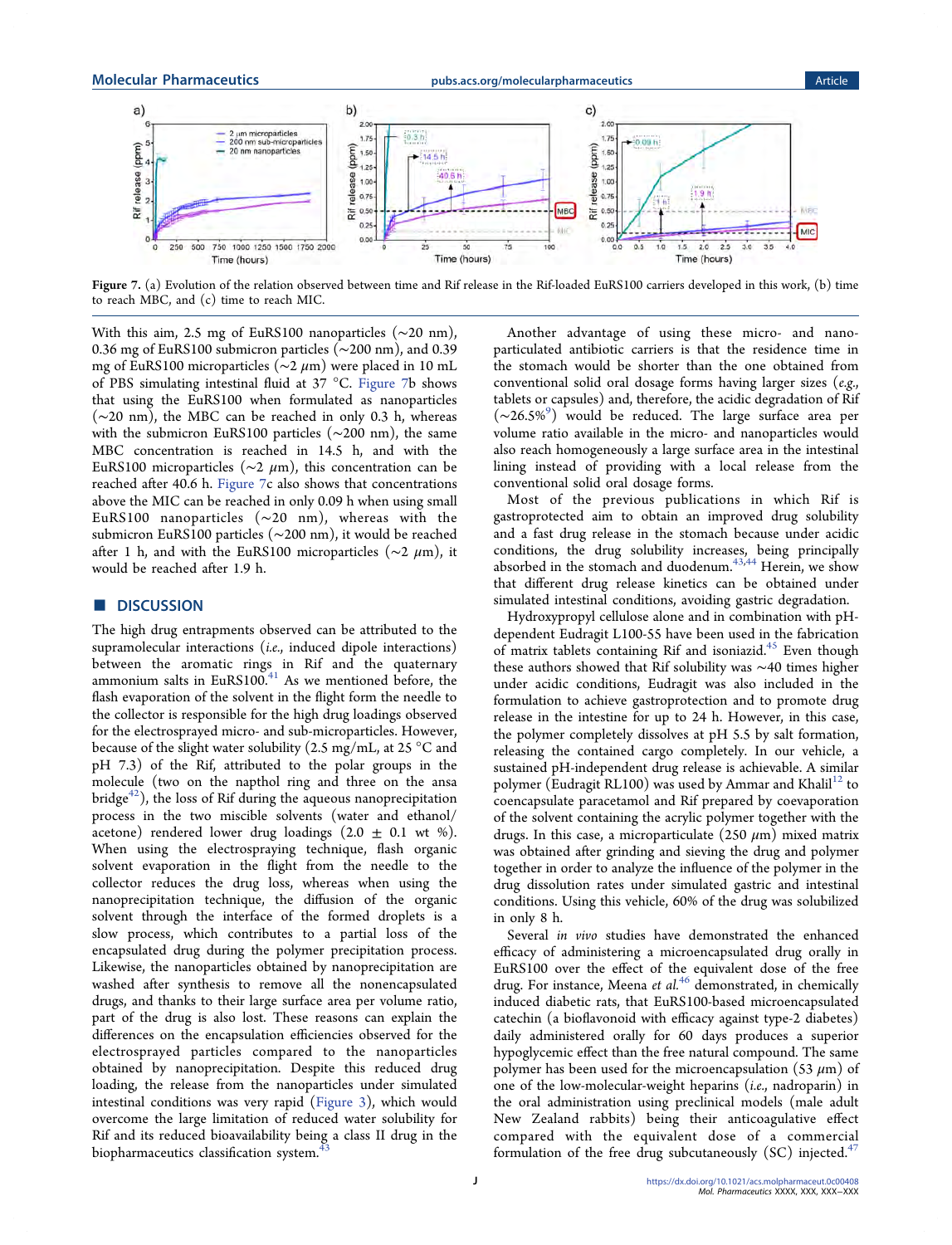Plasmatic anticoagulation activity was maintained at the same level than the one achieved after SC administration, but high relative bioavailabilities (up to 40%) were achieved when using the microparticulated form.

Furthermore, the particles developed in our work would be largely excluded from reaching the systemic circulation because of their mucoadhesive nature caused by the positively charged quaternary ammonium groups in addition to the dense thickness of the mucus which varies from ∼123 μm in the jejunum to ∼830  $\mu$ m in the colon.<sup>[48](#page-12-0)</sup> In addition, because of the intercellular tight junction, complexes present in the intestinal epithelium macromolecules above 1 nm are largely excluded to percolate[.49](#page-12-0) Therefore, the microparticles would be largely excluded to be absorbed intact through the intestinal wall. In a potential envisaged application, these formulations would be orally administered as a suspension bypassing gastric degradation, attaching to the intestinal wall, eroding slowly in a time-controlled manner, and releasing their cargo.

As we mentioned before, a sustained antimicrobial action of antibiotics against infections caused by S. aureus is required in different scenarios including implant-associated infections, indwelling medical devices, and chronic osteomyelitis. We showed that the encapsulation in the acrylic polymers of the model antibiotic did not impair its antibacterial action [\(Figure](#page-7-0) [4](#page-7-0)). The prevalence of periprosthetic infection is established in 1−2% for total hip and knee arthroplasties, and in revision surgeries, the values for infected replacements increase to 5− 40%, whereas for fixation devices on open fractures, the infection incidence exceeds  $30\%$ .<sup>[50,51](#page-12-0)</sup> Because of the small size of the EuRS100 nanoparticles (∼20 nm) achievable, a burst Rif release is observed under neutral pH, and consequently, the antimicrobial action is similar to the effect observed for the free drug ([Figure 4\)](#page-7-0). Nevertheless, for the submicron EuRS100 (∼200 nm) and microparticles (∼2 μm), a superior antimicrobial effect was observed, probably caused by the combination of the mucoadhesive character of the positively charged polymer, which electrostatically interacts with the negatively charged bacterial wall, and the time-dependent sustained release achieved, promoting antibiotic intracellular transport.

The reduced cytotoxicity observed on mammalian cell lines for the different empty and Rif-loaded particles prepared in this work [\(Figure 5](#page-7-0)) is also corroborated in previous studies.<sup>[52,53](#page-12-0)</sup> According to the pharmacopeia,<sup>[12](#page-11-0)</sup> a daily intake of 2–200 mg/ kg bodyweight depending on the grade of Eudragit is considered as largely safe in humans. In addition, the lack of cytotoxicity against eukaryotic cells, also observed for Rif even at the maximum dose tested  $(21 \mu g/mL)$ , is in agreement with the previous literature.<sup>[54](#page-12-0)</sup> IC50 for Rif on human fibroblasts has been reported for doses one order of magnitude higher than the ones used in this work.<sup>[55](#page-12-0)</sup> A reduced S phase and increased G1 and G2 phases observed for the empty and Rif-loaded particles compared to the untreated control would be an indication of a slight cell cycle arrest. Although slight differences were observed, cellular viability was not affected at the subcytotoxic dose studied. In summary, at the doses studied, neither the acrylic polymers used nor the antibiotic induced cytotoxicity on human cells.

As we have shown, using different synthesis conditions, we are able to obtain gastroprotected antibiotic-loaded particles having tunable drug release kinetics. In some antibiotic therapy, a fast-systemic distribution is needed, whereas in other infections, a long-term antibiotic treatment is desirable.

Chronic infections (e.g., pressure or diabetic foot ulcers), recurrent urinary tract infections, chronic respiratory diseases, infections associated with intracellular pathogens (e.g., tuberculosis), implant-associated infections, and primary and secondary prophylaxis are usually managed with long-term antibiotic therapy. Fast releasing systems are necessary in acute infections, in prophylaxis (e.g., in wounds, burns, joint replacements, C-sections, etc.), and also in the management of endogenous diseases (e.g., sepsis, urinary tract infections, skin and soft tissue infections, etc.). A prolonged release would be desirable in chronic communicable diseases (e.g., tuberculosis, respiratory and healthcare bacterial infections, etc.). Herein, we have demonstrated that using different synthesis protocols, we can produce antibiotic-loaded particles that can provide with a burst or prolonged release over time and reach antimicrobial levels at different time points.

A recent study of Klein et  $al^{56}$  $al^{56}$  $al^{56}$  showed that despite the preventive campaigns to spread awareness on antibiotic resistance, the antibiotic use in 76 countries studied over 16 years (2000−2015) increased by 65% (expressed as prescribed daily doses), and the antibiotic consumption rate increased by 39%. Therefore, the development of controlled antibiotic releasing systems which provide the required antimicrobial concentration without underdosing or overdosing for the specific acute or chronic infections represents an advantage compared to the uncontrolled systemic therapy and provides with a rational usage of drugs.

# ■ CONCLUSIONS

Time-controlled release pH-independent polymers have been used in the synthesis of Rif-loaded nano-, submicro-, and microparticles using electrospraying and micromixing-assisted nanoprecipitation−solvent evaporation techniques. The different particle sizes allow producing a burst or a long-term antibiotic release, reaching MICs and MBCs in the hour or day range depending on the needs. The encapsulation of the antibiotic did not impair its antimicrobial action against Gram positive bacteria. At low concentrations, the encapsulated antibiotic showed superior antimicrobial action compared to the equivalent doses of the free wide-spectrum antibiotic. The polymeric carriers and resulting antibiotic-loaded particles did not produce cytotoxic effects on human cell lines or significant cell arrests after analyzing the cell cycles. The developed materials are promising vectors to provide the correct antibiotic doses according to the type of infection.

# ■ ASSOCIATED CONTENT

#### **<sup>3</sup>** Supporting Information

The Supporting Information is available free of charge at [https://pubs.acs.org/doi/10.1021/acs.molpharma](https://pubs.acs.org/doi/10.1021/acs.molpharmaceut.0c00408?goto=supporting-info)[ceut.0c00408](https://pubs.acs.org/doi/10.1021/acs.molpharmaceut.0c00408?goto=supporting-info).

Morphological analysis of the particles synthesized and mathematical analysis performed to fit the drug release data to the kinetic model for the different particles ([PDF](http://pubs.acs.org/doi/suppl/10.1021/acs.molpharmaceut.0c00408/suppl_file/mp0c00408_si_001.pdf))

# ■ AUTHOR INFORMATION

#### Corresponding Authors

Victor Sebastian − Department of Chemical Engineering, Aragon Institute of Nanoscience (INA), University of Zaragoza, Aragon Materials Science Institute, ICMA, 50018 Zaragoza, Spain; Aragon Health Research Institute (IIS Aragon), 50009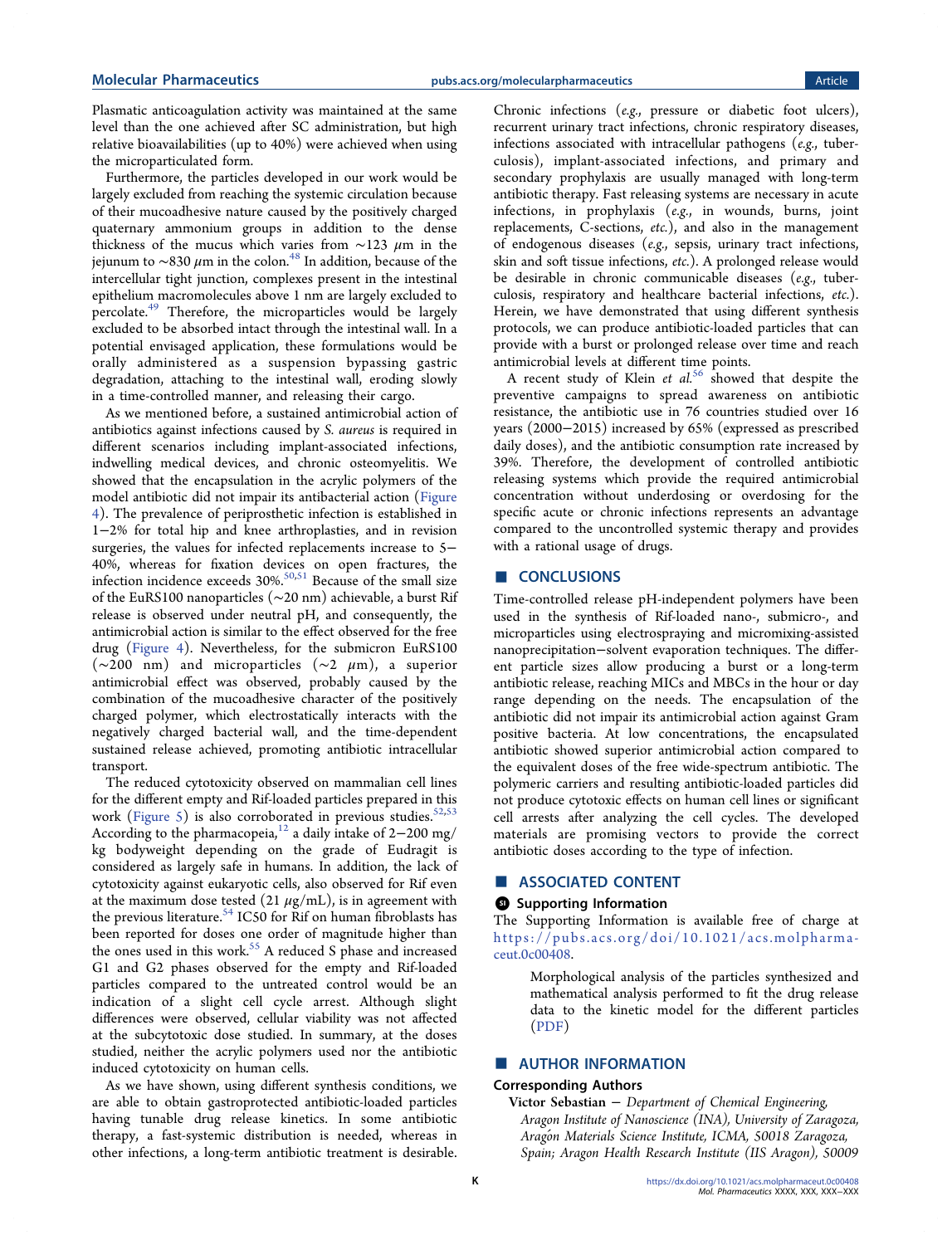<span id="page-11-0"></span>Zaragoza, Spain; Networking Research Center on Bioengineering, Biomaterials and Nanomedicine, CIBER-BBN, 28029 Madrid, Spain; Orcid.org/0000-0002-6873-5244; Email: [arruebom@unizar.es](mailto:arruebom@unizar.es)

Manuel Arruebo − Department of Chemical Engineering, Aragon Institute of Nanoscience (INA), University of Zaragoza, Aragon Materials Science Institute, ICMA, 50018 Zaragoza, Spain; Aragon Health Research Institute (IIS Aragon), 50009 Zaragoza, Spain; Networking Research Center on Bioengineering, Biomaterials and Nanomedicine, CIBER-BBN, 28029 Madrid, Spain; [orcid.org/0000-0003-3165-0156](http://orcid.org/0000-0003-3165-0156); Email: [victorse@unizar.es](mailto:victorse@unizar.es)

#### Authors

- Cristina Yus − Department of Chemical Engineering, Aragon Institute of Nanoscience (INA), University of Zaragoza, Aragoń Materials Science Institute, ICMA, 50018 Zaragoza, Spain; Aragon Health Research Institute (IIS Aragon), 50009 Zaragoza, Spain
- Silvia Irusta − Department of Chemical Engineering, Aragon Institute of Nanoscience (INA), University of Zaragoza, Aragoń Materials Science Institute, ICMA, 50018 Zaragoza, Spain; Aragon Health Research Institute (IIS Aragon), 50009 Zaragoza, Spain; Networking Research Center on Bioengineering, Biomaterials and Nanomedicine, CIBER-BBN, 28029 Madrid, Spain; [orcid.org/0000-0002-2966-9088](http://orcid.org/0000-0002-2966-9088)

#### Complete contact information is available at:

[https://pubs.acs.org/10.1021/acs.molpharmaceut.0c00408](https://pubs.acs.org/doi/10.1021/acs.molpharmaceut.0c00408?ref=pdf)

#### Author Contributions

The manuscript was written through contributions of all authors. All authors have given approval to the final version of the manuscript.

### Notes

The authors declare no competing financial interest.

# ■ ACKNOWLEDGMENTS

Funding: this research was funded by the Spanish Ministry of Economy and Competitiveness (grant number CTQ2017- 84473-R). Financial support from the EU thanks to the ERC Consolidator Grant program (ERC-2013-CoG-614715, NANOHEDONISM) is also acknowledged. CIBER-BBN is an initiative funded by the VI National R&D&i Plan 2008− 2011, Iniciativa Ingenio 2010, Consolider Program, CIBER Actions and financed by the Instituto de Salud Carlos III (Spain) with assistance from the European Regional Development Fund. V.S. acknowledges the financial support of Ministerio de Ciencia, Innovación y Universidades, Programa Retos Investigación, Proyecto REF: RTI2018-099019-A-I00.

# ■ ABBREVIATIONS

Rif, rifampicin; EuRS100, Eudragit RS100; MIC, minimum inhibitory concentration; MBC, minimum bactericidal concentration

#### ■ REFERENCES

(1) Sung, J. C.; Padilla, D. J.; Garcia-Contreras, L.; VerBerkmoes, J. L.; Durbin, D.; Peloquin, C. A.; Elbert, K. J.; Hickey, A. J.; Edwards, D. A[. Formulation and Pharmacokinetics of Self-Assembled](https://dx.doi.org/10.1007/s11095-009-9894-2) [Rifampicin Nanoparticle Systems for Pulmonary Delivery.](https://dx.doi.org/10.1007/s11095-009-9894-2) Pharm. Res. 2009, 26, 1847−1855.

(2) Lueth, P.; Haughney, S. L.; Binnebose, A. M.; Mullis, A. S.; Peroutka-Bigus, N.; Narasimhan, B.; Bellaire, B. H. [Nanotherapeutic](https://dx.doi.org/10.1016/J.JCONREL.2018.12.024)

[Provides Dose Sparing and Improved Antimicrobial Activity against](https://dx.doi.org/10.1016/J.JCONREL.2018.12.024) [Brucella Melitensis Infections.](https://dx.doi.org/10.1016/J.JCONREL.2018.12.024) J. Controlled Release 2019, 294, 288− 297.

(3) Li, Y.; Liu, G.; Wang, X.; Hu, J.; Liu, S[. Enzyme-Responsive](https://dx.doi.org/10.1002/anie.201509401) [Polymeric Vesicles for Bacterial-Strain-Selective Delivery of Anti](https://dx.doi.org/10.1002/anie.201509401)[microbial Agents.](https://dx.doi.org/10.1002/anie.201509401) Angew. Chem., Int. Ed. 2016, 55, 1760−1764.

(4) Hussain, S.; Joo, J.; Kang, J.; Kim, B.; Braun, G. B.; She, Z.-G.; Kim, D.; Mann, A. P.; Mölder, T.; Teesalu, T.; Carnazza, S.; Guglielmino, S.; Sailor, M. J.; Ruoslahti, E. [Antibiotic-Loaded](https://dx.doi.org/10.1038/s41551-017-0187-5) [Nanoparticles Targeted to the Site of Infection Enhance Antibacterial](https://dx.doi.org/10.1038/s41551-017-0187-5) [Efficacy.](https://dx.doi.org/10.1038/s41551-017-0187-5) Nat. Biomed. Eng. 2018, 2, 95−103.

(5) Ali, H. R.; Ali, M. R. K.; Wu, Y.; Selim, S. A.; Abdelaal, H. F. M.; Nasr, E. A.; El-Sayed, M. A[. Gold Nanorods as Drug Delivery Vehicles](https://dx.doi.org/10.1021/acs.bioconjchem.6b00430) [for Rifampicin Greatly Improve the Efficacy of Combating](https://dx.doi.org/10.1021/acs.bioconjchem.6b00430) [Mycobacterium Tuberculosis with Good Biocompatibility with the](https://dx.doi.org/10.1021/acs.bioconjchem.6b00430) [Host Cells.](https://dx.doi.org/10.1021/acs.bioconjchem.6b00430) Bioconjugate Chem. 2016, 27, 2486−2492.

(6) Kotoky, J.; Kandimalla, R.; Kalita, S.; Devi, B.; Sharma, K. K.; Sharma, A.; Kalita, K.; Kataki, A. C[. Chloramphenicol Encapsulated in](https://dx.doi.org/10.2147/IJN.S75023) Poly-ε[-Caprolactone-Pluronic Composite: Nanoparticles for Treat](https://dx.doi.org/10.2147/IJN.S75023)[ment of MRSA-Infected Burn Wounds.](https://dx.doi.org/10.2147/IJN.S75023) Int. J. Nanomed. 2015, 10, 2971−2984.

(7) Pereira, J. M.; Mejia-Ariza, R.; Ilevbare, G. A.; McGettigan, H. E.; Sriranganathan, N.; Taylor, L. S.; Davis, R. M.; Edgar, K. J. [Interplay of Degradation, Dissolution and Stabilization of Clari](https://dx.doi.org/10.1021/mp400441d)[thromycin and Its Amorphous Solid Dispersions.](https://dx.doi.org/10.1021/mp400441d) Mol. Pharm. 2013, 10, 4640−4653.

(8) Winslow, C. J.; Nichols, B. L. B.; Novo, D. C.; Mosquera-Giraldo, L. I.; Taylor, L. S.; Edgar, K. J.; Neilson, A. P[. Cellulose-](https://dx.doi.org/10.1016/j.carbpol.2017.11.024)[Based Amorphous Solid Dispersions Enhance Rifapentine Delivery](https://dx.doi.org/10.1016/j.carbpol.2017.11.024) [Characteristics in Vitro.](https://dx.doi.org/10.1016/j.carbpol.2017.11.024) Carbohydr. Polym. 2018, 182, 149−158.

(9) Singh, H.; Bhandari, R.; Kaur, I. P[. Encapsulation of Rifampicin](https://dx.doi.org/10.1016/j.ijpharm.2013.02.012) [in a Solid Lipid Nanoparticulate System to Limit Its Degradation and](https://dx.doi.org/10.1016/j.ijpharm.2013.02.012) [Interaction with Isoniazid at Acidic PH.](https://dx.doi.org/10.1016/j.ijpharm.2013.02.012) Int. J. Pharm. 2013, 446, 106−111.

(10) Saraogi, G. K.; Gupta, P.; Gupta, U. D.; Jain, N. K.; Agrawal, G. P. [Gelatin Nanocarriers as Potential Vectors for Effective Manage](https://dx.doi.org/10.1016/j.ijpharm.2009.10.004)[ment of Tuberculosis.](https://dx.doi.org/10.1016/j.ijpharm.2009.10.004) Int. J. Pharm. 2010, 385, 143−149.

(11) Andreu, V.; Larrea, A.; Rodriguez-Fernandez, P.; Alfaro, S.; Gracia, B.; Lucía, A.; Usón, L.; Gomez, A.-C.; Mendoza, G.; Lacoma, A.; Dominguez, J.; Prat, C.; Sebastian, V.; Ainsa, J. A.; Arruebo, M. [Matryoshka-Type Gastro-Resistant Microparticles for the Oral](https://dx.doi.org/10.2217/nnm-2018-0258) [Treatment of Mycobacterium Tuberculosis.](https://dx.doi.org/10.2217/nnm-2018-0258) Nanomedicine 2019, 14, 707−726.

(12) Ammar, H. O.; Khalil, R. M[. Preparation and Evaluation of](https://dx.doi.org/10.3109/03639049709150492) [Sustained-Release Solid Dispersions of Drugs with Eudragit Polymers.](https://dx.doi.org/10.3109/03639049709150492) Drug Dev. Ind. Pharm. 1997, 23, 1043−1054.

(13) Bayston, R.; Ashraf, W.; Pelegrin, I.; Fowkes, K.; Bienemann, A. S.; Singleton, W. G. B.; Scott, I. S[. An External Ventricular Drainage](https://dx.doi.org/10.1093/jac/dkz293) [Catheter Impregnated with Rifampicin, Trimethoprim and Triclosan,](https://dx.doi.org/10.1093/jac/dkz293) [with Extended Activity against MDR Gram-Negative Bacteria: An in](https://dx.doi.org/10.1093/jac/dkz293) [Vitro and in Vivo Study.](https://dx.doi.org/10.1093/jac/dkz293) J. Antimicrob. Chemother. 2019, 74, 2959− 2964.

(14) Murillo, O.; Garrigós, C.; Pachón, M. E.; Euba, G.; Verdaguer, R.; Cabellos, C.; Cabo, J.; Gudiol, F.; Ariza, J. [Efficacy of High Doses](https://dx.doi.org/10.1128/AAC.00208-09) [of Daptomycin versus Alternative Therapies against Experimental](https://dx.doi.org/10.1128/AAC.00208-09) [Foreign-Body Infection by Methicillin-Resistant Staphylococcus](https://dx.doi.org/10.1128/AAC.00208-09) [Aureus.](https://dx.doi.org/10.1128/AAC.00208-09) Antimicrob. Agents Chemother. 2009, 53, 4252−4257.

(15) Sandberg, A.; Hessler, J. H. R.; Skov, R. L.; Blom, J.; Frimodt-Møller, N[. Intracellular Activity of Antibiotics against Staphylococcus](https://dx.doi.org/10.1128/AAC.01605-07) [Aureus in a Mouse Peritonitis Model.](https://dx.doi.org/10.1128/AAC.01605-07) Antimicrob. Agents Chemother. 2009, 53, 1874−1883.

(16) Russell, C. D.; Lawson McLean, A.; Saunders, C.; Laurenson, I. F[. Adjunctive Rifampicin May Improve Outcomes in Staphylococcus](https://dx.doi.org/10.1099/jmm.0.072280-0) [Aureus Bacteraemia: A Systematic Review.](https://dx.doi.org/10.1099/jmm.0.072280-0) J. Med. Microbiol. 2014, 63, 841−848.

(17) Tuchscherr, L.; Kreis, C. A.; Hoerr, V.; Flint, L.; Hachmeister, M.; Geraci, J.; Bremer-Streck, S.; Kiehntopf, M.; Medina, E.; Kribus, M.; Raschke, M.; Pletz, M.; Peters, G.; Löffler, B. [Staphylococcus](https://dx.doi.org/10.1093/jac/dkv371) [Aureus Develops Increased Resistance to Antibiotics by Forming](https://dx.doi.org/10.1093/jac/dkv371)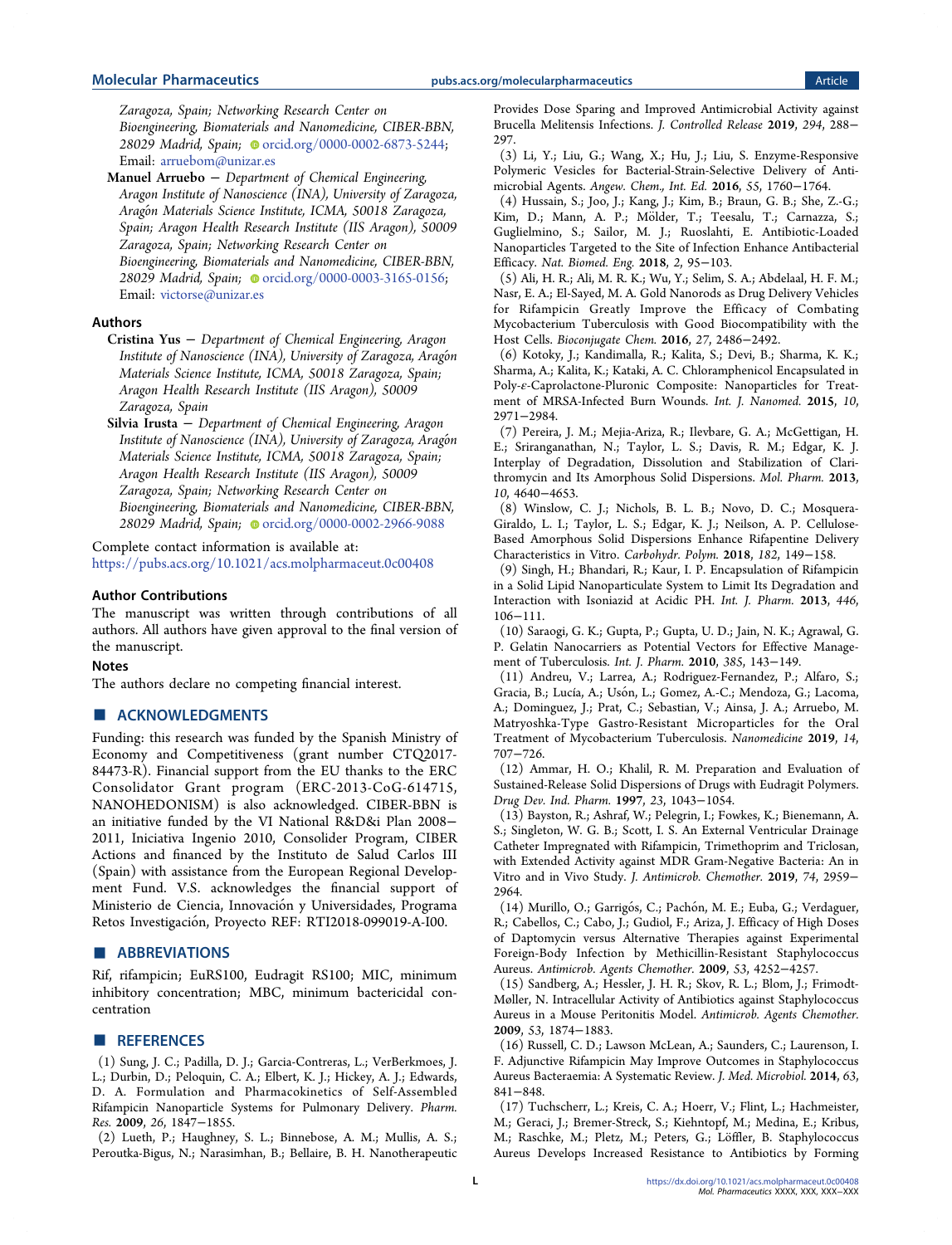<span id="page-12-0"></span>[Dynamic Small Colony Variants during Chronic Osteomyelitis.](https://dx.doi.org/10.1093/jac/dkv371) J. Antimicrob. Chemother. 2016, 71, 438−448.

(18) Jørgensen, N. P.; Skovdal, S. M.; Meyer, R. L.; Dagnæs-Hansen, F.; Fuursted, K.; Petersen, E. [Rifampicin-Containing Combinations](https://dx.doi.org/10.1093/femspd/ftw019) [Are Superior to Combinations of Vancomycin, Linezolid and](https://dx.doi.org/10.1093/femspd/ftw019) [Daptomycin against Staphylococcus Aureus Biofilm Infection in](https://dx.doi.org/10.1093/femspd/ftw019) [Vivo and in Vitro.](https://dx.doi.org/10.1093/femspd/ftw019) Pathog. Dis. 2016, 74, ftw019.

(19) Lee, C.-Y.; Huang, C.-H.; Lu, P.-L.; Ko, W.-C.; Chen, Y.-H.; Hsueh, P.-R[. Role of Rifampin for the Treatment of Bacterial](https://dx.doi.org/10.1016/j.jinf.2017.08.013) [Infections Other than Mycobacteriosis.](https://dx.doi.org/10.1016/j.jinf.2017.08.013) J. Infect. 2017, 75, 395−408.

(20) Arruebo, M.; Uson, L.; Miana, M.; Ortiz De Solorzano, I.; Sebastian, V.; Larrea, A. [Continuous Synthesis of Drug-Loaded](https://dx.doi.org/10.2147/IJN.S108812) [Nanoparticles Using Microchannel Emulsification and Numerical](https://dx.doi.org/10.2147/IJN.S108812) [Modeling: Effect of Passive Mixing.](https://dx.doi.org/10.2147/IJN.S108812) Int. J. Nanomed. 2016, 11, 3397− 3416.

(21) Larrea, A.; Clemente, A.; Luque-Michel, E.; Sebastian, V. [Efficient Production of Hybrid Bio-Nanomaterials by Continuous](https://dx.doi.org/10.1016/j.cej.2017.02.003) [Microchannel Emulsification: Dye-Doped SiO2 and Au-PLGA](https://dx.doi.org/10.1016/j.cej.2017.02.003) [Nanoparticles.](https://dx.doi.org/10.1016/j.cej.2017.02.003) Chem. Eng. J. 2017, 316, 663−672.

(22) Chen, W.; Palazzo, A.; Hennink, W. E.; Kok, R. J. [The Effect of](https://dx.doi.org/10.1021/acs.molpharmaceut.6b00896) [Particle Size on Drug Loading and Release Kinetics of Gefitinib-](https://dx.doi.org/10.1021/acs.molpharmaceut.6b00896)[Loaded PLGA Microspheres.](https://dx.doi.org/10.1021/acs.molpharmaceut.6b00896) Mol. Pharmaceutics 2016, 14, 459.

(23) Rowe, R.; Sheskey, P.; Quinn, M. Handbook of Pharmaceutical Excipients. 6th ed.; Pharmaceutical Press, 2009.

(24) Wesley, A.; Mantle, M.; Man, D.; Qureshi, R.; Forstner, G.; Forstner, J. Neutral and Acidic Species of Human Intestinal Mucin. Evidence for Different Core Peptides. J. Biol. Chem. 1985, 260, 7955− 7959.

(25) Agrawal, S.; Ashokraj, Y.; Bharatam, P. V.; Pillai, O.; Panchagnula, R. [Solid-State Characterization of Rifampicin Samples](https://dx.doi.org/10.1016/j.ejps.2004.02.011) [and Its Biopharmaceutic Relevance.](https://dx.doi.org/10.1016/j.ejps.2004.02.011) Eur. J. Pharm. Sci. 2004, 22, 127− 144.

(26) Sunoqrot, S.; Abujamous, L[. PH-Sensitive Polymeric Nano](https://dx.doi.org/10.1016/j.jddst.2019.05.035)[particles of Quercetin as a Potential Colon Cancer-Targeted](https://dx.doi.org/10.1016/j.jddst.2019.05.035) [Nanomedicine.](https://dx.doi.org/10.1016/j.jddst.2019.05.035) J. Drug Delivery Sci. Technol. 2019, 52, 670−676.

(27) Schianti, J. N.; Cerize, N. N. P.; de Oliveira, A. M.; Derenzo, S.; Seabra, A. C.; Góngora-Rubio, M. R[. Rifampicin Nanoprecipitation](https://dx.doi.org/10.4172/2157-7439.1000172) [Using Flow Focusing Microfluidic Device.](https://dx.doi.org/10.4172/2157-7439.1000172) J. Nanomed. Nanotechnol. 2013, 4, 2.

(28) Deshmukh, R. K.; Naik, J. B[. Diclofenac Sodium-Loaded](https://dx.doi.org/10.1007/s12247-013-9167-9) Eudragit® Microspheres: [Optimization Using Statistical Experimental](https://dx.doi.org/10.1007/s12247-013-9167-9) [Design.](https://dx.doi.org/10.1007/s12247-013-9167-9) J. Pharm. Innovation 2013, 8, 276−287.

(29) Peppas, N. A.; Sahlin, J. J[. A Simple Equation for the](https://dx.doi.org/10.1016/0378-5173(89)90306-2) [Description of Solute Release. III. Coupling of Diffusion and](https://dx.doi.org/10.1016/0378-5173(89)90306-2) [Relaxation.](https://dx.doi.org/10.1016/0378-5173(89)90306-2) Int. J. Pharm. 1989, 57, 169−172.

(30) Siepmann, J.; Peppas, N. A. [Higuchi Equation: Derivation,](https://dx.doi.org/10.1016/j.ijpharm.2011.03.051) [Applications, Use and Misuse.](https://dx.doi.org/10.1016/j.ijpharm.2011.03.051) Int. J. Pharm. 2011, 418, 6−12.

(31) Ritger, P. L.; Peppas, N. A. [A simple equation for description of](https://dx.doi.org/10.1016/0168-3659(87)90034-4) [solute release I. Fickian and non-fickian release from non-swellable](https://dx.doi.org/10.1016/0168-3659(87)90034-4) [devices in the form of slabs, spheres, cylinders or discs.](https://dx.doi.org/10.1016/0168-3659(87)90034-4) J. Controlled Release 1987, 5, 23−36.

(32) Lindner, W. D.; Lippold, B. C. [Drug Release From](https://dx.doi.org/10.1023/A:1016238427313) [Hydrocolloid Embeddings with High or Low Susceptibility to](https://dx.doi.org/10.1023/A:1016238427313) [Hydrodynamic Stress.](https://dx.doi.org/10.1023/A:1016238427313) Pharm. Res. 1995, 12, 1781−1785.

(33) Foldes, M.; Munro, R.; Sorrell, T. C.; Shanker, S.; Toohey, M. [In-Vitro Effects of Vancomycin, Rifampicin, and Fusidic Acid, Alone](https://dx.doi.org/10.1093/jac/11.1.21) [and in Combination, against Methicillin-Resistant Staphylococcus](https://dx.doi.org/10.1093/jac/11.1.21) [Aureus.](https://dx.doi.org/10.1093/jac/11.1.21) J. Antimicrob. Chemother. 1983, 11, 21−26.

(34) Norden, C. W.; Shaffer, M[. Treatment of Experimental Chronic](https://dx.doi.org/10.1093/infdis/147.2.352) [Osteomyelitis Due to Staphylococcus Aureus with Vancomycin and](https://dx.doi.org/10.1093/infdis/147.2.352) [Rifampin.](https://dx.doi.org/10.1093/infdis/147.2.352) J. Infect. Dis. 1983, 147, 352−357.

(35) Naha, P. C.; Byrne, H. J.; Panda, A. K. [Role of Polymeric](https://dx.doi.org/10.1166/jnd.2013.1005) [Excipients on Controlled Release Profile of Glipizide from PLGA and](https://dx.doi.org/10.1166/jnd.2013.1005) [Eudragit RS 100 Nanoparticles.](https://dx.doi.org/10.1166/jnd.2013.1005) J. Nanopharmaceutics Drug Deliv. 2013, 1, 74−81.

(36) Pan, W.; Zhang, W.; Li, X.; Ye, T.; Chen, F.; Yu, S.; Chen, J.; Yang, X.; Yang, N.; Zhang, J.; Liu, J.; Kong, J[. Nanostructured Lipid](https://dx.doi.org/10.2147/IJN.S63414) [Carrier Surface Modified with Eudragit RS 100 and Its Potential](https://dx.doi.org/10.2147/IJN.S63414) [Ophthalmic Functions.](https://dx.doi.org/10.2147/IJN.S63414) Int. J. Nanomed. 2014, 9, 4305−4315.

(37) Gracia, R.; Yus, C.; Abian, O.; Mendoza, G.; Irusta, S.; Sebastian, V.; Andreu, V.; Arruebo, M. [Enzyme Structure and](https://dx.doi.org/10.1016/j.ijbiomac.2018.07.143) [Function Protection from Gastrointestinal Degradation Using Enteric](https://dx.doi.org/10.1016/j.ijbiomac.2018.07.143) [Coatings](https://dx.doi.org/10.1016/j.ijbiomac.2018.07.143). Int. J. Biol. Macromol. 2018, 119. [DOI: 10.1016/](https://dx.doi.org/10.1016/j.ijbiomac.2018.07.143?ref=pdf) [j.ijbiomac.2018.07.143.](https://dx.doi.org/10.1016/j.ijbiomac.2018.07.143?ref=pdf)

(38) Singh, M.; Sasi, P.; Rai, G.; Gupta, V. H.; Amarapurkar, D.; Wangikar, P. P[. Studies on Toxicity of Antitubercular Drugs Namely](https://dx.doi.org/10.1007/s00044-010-9405-3) [Isoniazid, Rifampicin, and Pyrazinamide in an in Vitro Model of](https://dx.doi.org/10.1007/s00044-010-9405-3) [HepG2 Cell Line.](https://dx.doi.org/10.1007/s00044-010-9405-3) Med. Chem. Res. 2011, 20, 1611−1615.

(39) Vibe, C. B.; Fenaroli, F.; Pires, D.; Wilson, S. R.; Bogoeva, V.; Kalluru, R.; Speth, M.; Anes, E.; Griffiths, G.; Hildahl, J[. Thioridazine](https://dx.doi.org/10.3109/17435390.2015.1107146) [in PLGA Nanoparticles Reduces Toxicity and Improves Rifampicin](https://dx.doi.org/10.3109/17435390.2015.1107146) [Therapy against Mycobacterial Infection in Zebrafish.](https://dx.doi.org/10.3109/17435390.2015.1107146) Nanotoxicology 2016, 10, 680−688.

(40) Isefuku, S.; Joyner, C. J.; Simpson, A. H. R. W[. Toxic Effect of](https://dx.doi.org/10.1016/S0736-0266(01)00022-5) [Rifampicin on Human Osteoblast-like Cells.](https://dx.doi.org/10.1016/S0736-0266(01)00022-5) J. Orthop. Res. 2001, 19, 950−954.

(41) Kim, K. S.; Lee, J. Y.; Lee, S. J.; Ha, T.-K.; Kim, D. H. [On](https://dx.doi.org/10.1021/ja00095a050) [Binding Forces between Aromatic Ring and Quaternary Ammonium](https://dx.doi.org/10.1021/ja00095a050) [Compound.](https://dx.doi.org/10.1021/ja00095a050) J. Am. Chem. Soc. 1994, 116, 7399−7400.

(42) Campbell, E. A.; Korzheva, N.; Mustaev, A.; Murakami, K.; Nair, S.; Goldfarb, A.; Darst, S. A[. Structural Mechanism for](https://dx.doi.org/10.1016/S0092-8674(01)00286-0) [Rifampicin Inhibition of Bacterial RNA Polymerase.](https://dx.doi.org/10.1016/S0092-8674(01)00286-0) Cell 2001, 104, 901−912.

(43) Luciani-Giacobbe, L. C.; Ramírez-Rigo, M. V.; Garro-Linck, Y.; Monti, G. A.; Manzo, R. H.; Olivera, M. E. [Very Fast Dissolving Acid](https://dx.doi.org/10.1016/j.ejps.2016.10.013) [Carboxymethylcellulose-Rifampicin Matrix: Development and Solid-](https://dx.doi.org/10.1016/j.ejps.2016.10.013)[State Characterization.](https://dx.doi.org/10.1016/j.ejps.2016.10.013) Eur. J. Pharm. Sci. 2017, 96, 398−410.

(44) Maurya, D. P.; Sultana, Y.; Aqil, M.; Ali, A. [Formulation and](https://dx.doi.org/10.3109/10837450.2011.572892) [Optimization of Rifampicin Microparticles by Box-Behnken Statistical](https://dx.doi.org/10.3109/10837450.2011.572892) [Design.](https://dx.doi.org/10.3109/10837450.2011.572892) Pharm. Dev. Technol. 2012, 17, 687−696.

(45) Hiremath, P. S.; Saha, R. N[. Oral Matrix Tablet Formulations](https://dx.doi.org/10.1016/j.ijpharm.2008.06.019) [for Concomitant Controlled Release of Anti-Tubercular Drugs:](https://dx.doi.org/10.1016/j.ijpharm.2008.06.019) [Design and in Vitro Evaluations.](https://dx.doi.org/10.1016/j.ijpharm.2008.06.019) Int. J. Pharm. 2008, 362, 118−125.

(46) Meena, K. P.; Vijayakumar, M. R.; Dwibedy, P. S. [Catechin-](https://dx.doi.org/10.1080/02652048.2017.1337248)[Loaded Eudragit Microparticles for the Management of Diabetes:](https://dx.doi.org/10.1080/02652048.2017.1337248) [Formulation, Characterization and in Vivo Evaluation of Antidiabetic](https://dx.doi.org/10.1080/02652048.2017.1337248) [Efficacy.](https://dx.doi.org/10.1080/02652048.2017.1337248) J. Microencapsulation 2017, 34, 342−350.

(47) Javot, L.; Sapin, A.; Scala-Bertola, J.; Vigneron, C.; Lecompte, T.; Maincent, P. [Oral Administration of a Microencapsulated Low-](https://dx.doi.org/10.1160/TH09-10-0684)[Molecular-Weight Heparin to Rabbits: Anti-Xa and Anti-IIa Profiles.](https://dx.doi.org/10.1160/TH09-10-0684) Thromb. Haemostasis 2010, 103, 1254−1267.

(48) Atuma, C.; Strugala, V.; Allen, A.; Holm, L[. The Adherent](https://dx.doi.org/10.1152/ajpgi.2001.280.5.G922) [Gastrointestinal Mucus Gel Layer: Thickness and Physical State in](https://dx.doi.org/10.1152/ajpgi.2001.280.5.G922) [Vivo.](https://dx.doi.org/10.1152/ajpgi.2001.280.5.G922) Am. J. Physiol.: Gastrointest. Liver Physiol. 2001, 280, G922− G929.

(49) Shen, L.; Weber, C. R.; Raleigh, D. R.; Yu, D.; Turner, J. R. [Tight Junction Pore and Leak Pathways: A Dynamic Duo.](https://dx.doi.org/10.1146/annurev-physiol-012110-142150) Annu. Rev. Physiol. 2011, 73, 283−309.

(50) Widmer, A. F[. New Developments in Diagnosis and Treatment](https://dx.doi.org/10.1086/321863) [of Infection in Orthopedic Implants.](https://dx.doi.org/10.1086/321863) Clin. Infect. Dis. 2001, 33, S94− S106.

(51) Trampuz, A.; Widmer, A. F. [Infections Associated with](https://dx.doi.org/10.1097/01.qco.0000235161.85925.e8) [Orthopedic Implants.](https://dx.doi.org/10.1097/01.qco.0000235161.85925.e8) Curr. Opin. Infect. Dis. 2006, 19, 349.

(52) Yus, C.; Gracia, R.; Larrea, A.; Andreu, V.; Irusta, S.; Sebastian, V.; Mendoza, G.; Arruebo, M[. Targeted Release of Probiotics from](https://dx.doi.org/10.3390/polym11101668) [Enteric Microparticulated Formulations.](https://dx.doi.org/10.3390/polym11101668) Polymers 2019, 11, 1668.

(53) Yenilmez, E.; Yurtdaş Kırımlıoğlu, G.; Şenel, B.; Basaran, E. Preparation, Characterization and in Vitro Evaluation of Dirithromycin Loaded Eudragitr® RS100 Nanoparticles for Topical Application. Lat. Am. J. Pharm. 2017, 36, 2203−2212.

(54) Panova, N.; Zborníková, E.; Šimák, O.; Pohl, R.; Kolář, M.; Bogdanová, K.; Večeřová, R.; Seydlová, G.; Fišer, R.; Hadravová, R.; Šanderová, H.; Vítovská, D.; Šiková, M.; Látal, T.; Lovecká, P.; Barvík, I.; Krásný, L.; Rejman, D[. Insights into the Mechanism of Action of](https://dx.doi.org/10.1371/journal.pone.0145918) [Bactericidal Lipophosphonoxins.](https://dx.doi.org/10.1371/journal.pone.0145918) PLoS One 2015, 10, e0145918.

(55) Duran, N.; Alvarenga, M. A.; Da Silva, E. C.; Melo, P. S.; ́ Marcato, P. D. [Microencapsulation of Antibiotic Rifampicin in](https://dx.doi.org/10.1007/s12272-001-2137-7)